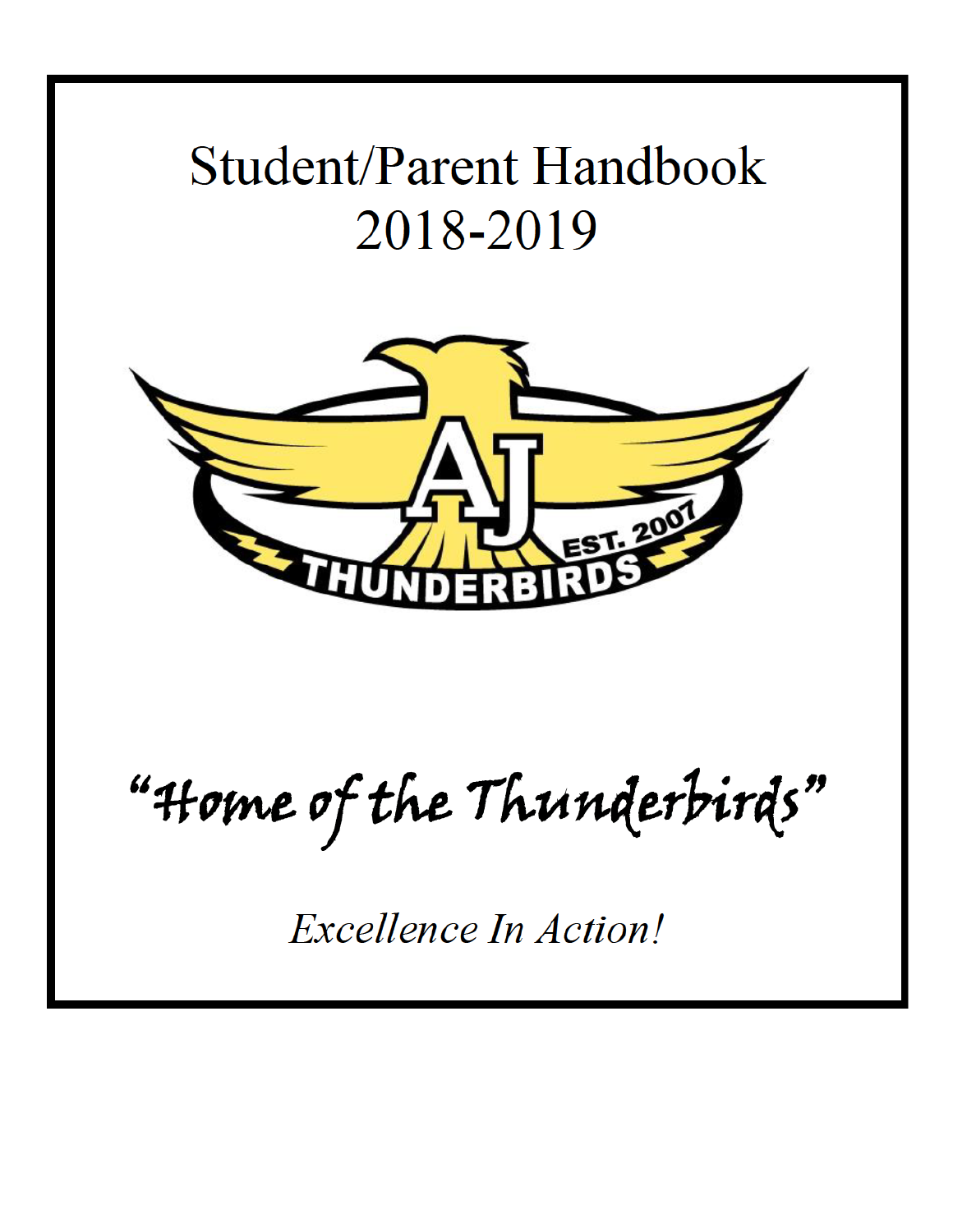Arthur Jacobsen Elementary's Professional Staff members and I welcome you to an exciting "NEW" school year. We commit ourselves to building strong relationships and academic success. This Parent/Student Handbook is to help your child become well organized and more responsible. Parents are very important members of our school community too. We encourage parents to participate fully in helping make your child's school experience rich and meaningful. Working together will help empower students to reach their highest levels of learning.

The staff and I invite you to share in the many exciting and rewarding opportunities awaiting you during the 2017-2018 school year. Best wishes for a most productive "NEW" school year!

*Eric S. Daniel*  Principal

#### **Auburn School District Mission:**

"In a safe environment, all students will achieve high standards of learning in order to become ethically responsible decision makers and lifelong learners."

#### **Arthur Jacobsen's Mission:**

The mission of A.J. Elementary is to provide a welcoming, safe, learning community committed to positive relationships and academic excellence.

## **Arthur Jacobsen's Vision:**

A.J.'s vision is to collaboratively forge a powerful model of education by utilizing innovative, engaging, and effective teaching to guarantee student learning success.

#### **Arthur Jacobsen's Motto:**

"Excellence in Action"

To fulfill our District's mission and become a school for student success, we will all focus our attention on the nine characteristics of high performing schools listed below. Our school improvement planning process focuses on these characteristics to help guide our school with improvement plans. To become a high-performing school takes a lot of hard work. We appreciate your help and support in this endeavor.

## **NINE CHARACTERISTICS OF HIGH PERFORMANING SCHOOLS**

#### 1. **Clear and Shared Focus**

 Everybody knows where they are going and why. The focus is on achieving a shared vision, and all understand their role in achieving the vision. The focus and vision are developed from common beliefs and values, creating a consistent direction for all involved.

## 2. **High Standards and Expectations for all Students**

Teachers and staff believe that all students can learn and meet high standards. While recognizing that some students must overcome significant barriers, these obstacles and not seen as insurmountable. Students are offered an ambitious and rigorous course of study.

## **3. Effective School Leadership**

Effective instructional and administrative leadership is required to implement change process. Effective leaders are proactive and seek help that is needed. They also nurture an instructional program and school culture conductive to learning and professional growth. Effective leaders can have different styles and roles – teachers and other staff, including those in district office, often have a leadership role.

## 4. **High Levels of Collaboration and Communication**

There is strong teamwork among teachers across all grades and with other staff. Everybody is involved and connected to each other, including parents and members of the community, to identify problems and work on solutions.

5. **Curriculum, Instruction and Assessment Aligned with Standards**  The planned and actual curriculum are aligned with the Essential Academic Learning Requirements (EALRs) and more specific grade level expectations GLE's. Research-based teaching strategies and materials are used. Staff understands the role of classroom and state assessment, what the assessments measure, and how student work is evaluated.

## 6. **Frequent Monitoring of Learning and Teaching**

A steady cycle of different assessment identify students who need help. More support and instructional time is provided, either during the school day or outside normal school hours, to students who need more help. Teaching is adjusted based on frequent monitoring of student progress and needs. Assessment results are used to focus and improve instructional programs.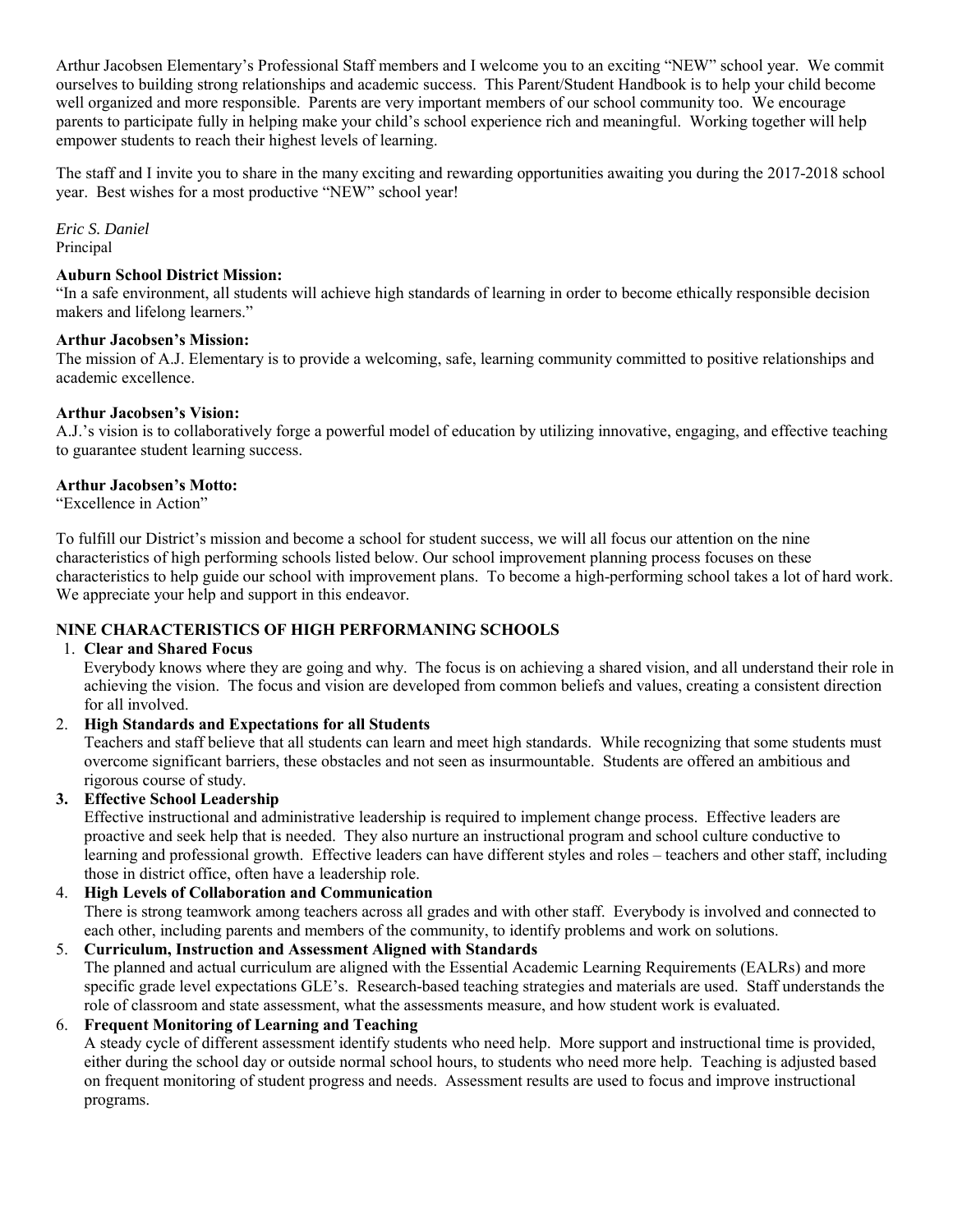## 7. **Focused Professional Development**

A strong emphasis is placed on training staff in areas of most need. Feedback from learning and teaching focuses extensive and ongoing professional development. The support is also aligned with the school or district vision and objectives.

#### 8. **Supportive Learning Environment** The school has a safe, civil, healthy and intellectually stimulating learning environment. Students feel respected and connected with the staff and are engaged in learning. Instruction is personalized and small learning environments increase student contact with teachers.

## 9. **High Levels of Family and Community Involvement**

There is a sense that all have a responsibility to educate students, not just the teachers and staff in school. Families, businesses, social service agencies, and community colleges/universities all play a vital role in this effort.

#### **Arthur Jacobsen's Professional Staff:**

Kindergarten Mrs. Hartmann Mrs. Kemp Mrs. Young Ms. Harm

Structured Learning Center (K-2) Mrs. Titus Mrs. Holmberg, Para Educator Ms. Blair, Para Educator

1<sup>st</sup> Grade Mrs. Foster Mrs. Huiras Mrs. Larson Mrs. McCarry

2<sup>nd</sup> Grade Mrs. Haechler/Mrs. Skagen Mrs. Taylor Ms. Carr Miss Welker

Structured Learning Center (Intermediate) Ms. May Mrs. Gould, Para Educator Mrs. Smith, Para Educator

3<sup>rd</sup> Grade Mrs. Gardner Mr. Harris Mr. Howell

3<sup>rd</sup> /4<sup>th</sup> Combination Miss Castro

4<sup>th</sup> Grade Mrs. Bushaw Mr. Garrison Mrs. Manchik Ms. Swensrud

5<sup>th</sup> Grade Mrs. Capponi-Glidewell Mr. Kemp Mrs. Mooney Ms. Mack

Librarian Mr. Spencer Mrs. Nawaz, Para Educator Mrs. Owen, Para Educator

Elementary Learning Specialist Mrs. Covey Mrs. Cox

Reading Specialist Teacher Mrs. Nelson Ms. Cooper, Para Educator Miss Behrend, Para Educator Mrs. Provost, Para Educator Ms. White

Resource Room Mr. Cooley Mrs. Grennan, Para Educator

P.E. Mr. Navilio

English Language Learners (E.L.L) Mrs. Elliott Mrs. Nagel Mrs. Brewer, Para Educator Mrs. Kaur, Para Educator

Counselor Mr. Pierce

Instructional Specialist Mrs. McGaughey

*Continued to next page*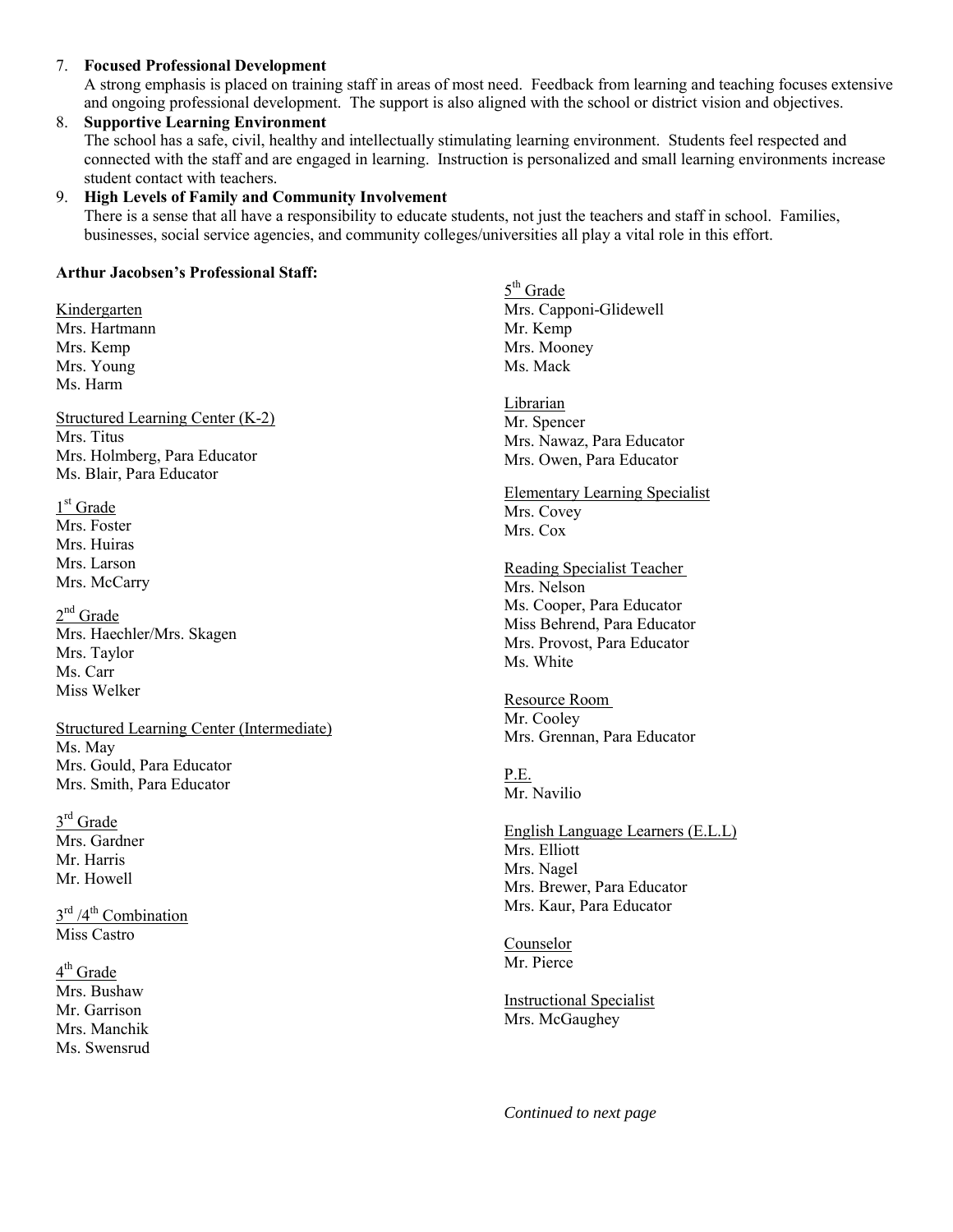Psychologist Ms. Chandler

Speech/Language Mr. Eldridge

OT-PT Ms. Iselin Mrs. Bock

Health Room Ms. Meyer TBH, Health Technician Custodians Mr. Hedman, Head Custodian Mr. Marar, PM Custodian

Kitchen Ms. McMichael, Kitchen Manager Mrs. Lawrence, Kitchen Assistant Ms. Valdespino, Kitchen Assistant

**Office** Mrs. Smetheram, Office Manager Mrs. Kerr, Office Professional Mrs. Miles, Office Assistant

**Principal Assistant Principal**<br>Mr Daniel Ms Best Mr. Daniel

Administrative Intern Mr. Pierce

#### **School Daily Schedule**

| 8:55           | Student earliest arrival time, supervision begins   |
|----------------|-----------------------------------------------------|
| 9:00           | Doors open for students (Teachers in room)          |
| 9:10           | School Begins/Tardy Bell/Morning Fitness Grades 3-5 |
| 9:25           | Morning Fitness ends                                |
| $11:25-11:55$  | K, 1, SLC Recess                                    |
| 11:55-12:25    | 2-3 Recess, K, 1, SLC Lunch                         |
| 12:25-12:55    | 4-5 Recess, 2-3 Lunch                               |
| $12:55 - 1:25$ | 4,5 Lunch                                           |
| $2:05 - 2:20$  | 1-2 Recess                                          |
| $2:20-2:35$    | K, SLC Recess                                       |
| 3.40           | Dismissal                                           |

#### **PLC Monday Late Start Schedule**

Adjusted times are as follows: 10:10 Late Start Mondays. September 25- May 21. Bus pick up is one hour later than normal for these days.

## **Office/School Hours**

Office hours are from 8:30 – 4:00. Doors to the office will be open at 8:00 AM and will be locked at 4:30 daily, except for special events.

## **Snow Day/Early Dismissal and Closure**

For school delays and closures due to the weather, please view local TV channels and listen to local radio stations for the information. Broadcasts usually begin around 6:00AM to give current changes in our school's schedule. For additional detailed information on these days, we suggest seeking the information from the district web site. By seeking the information in this manner it frees the office staff and Department of Transportation from countless inquiries. Please do not call the school office.

#### **Web Site Information**

School and district information is located on our web site at: [http://auburn.wednet.edu/aje](https://www.auburn.wednet.edu/aje)

#### **Band and Orchestra**

Fifth grade students who signed up to go to band and orchestra classes will be bused to Rainier Middle School. The band bus will pick students up before school and take them to Rainier, upon completion of band or orchestra the students are brought to AJ before the start of their school day.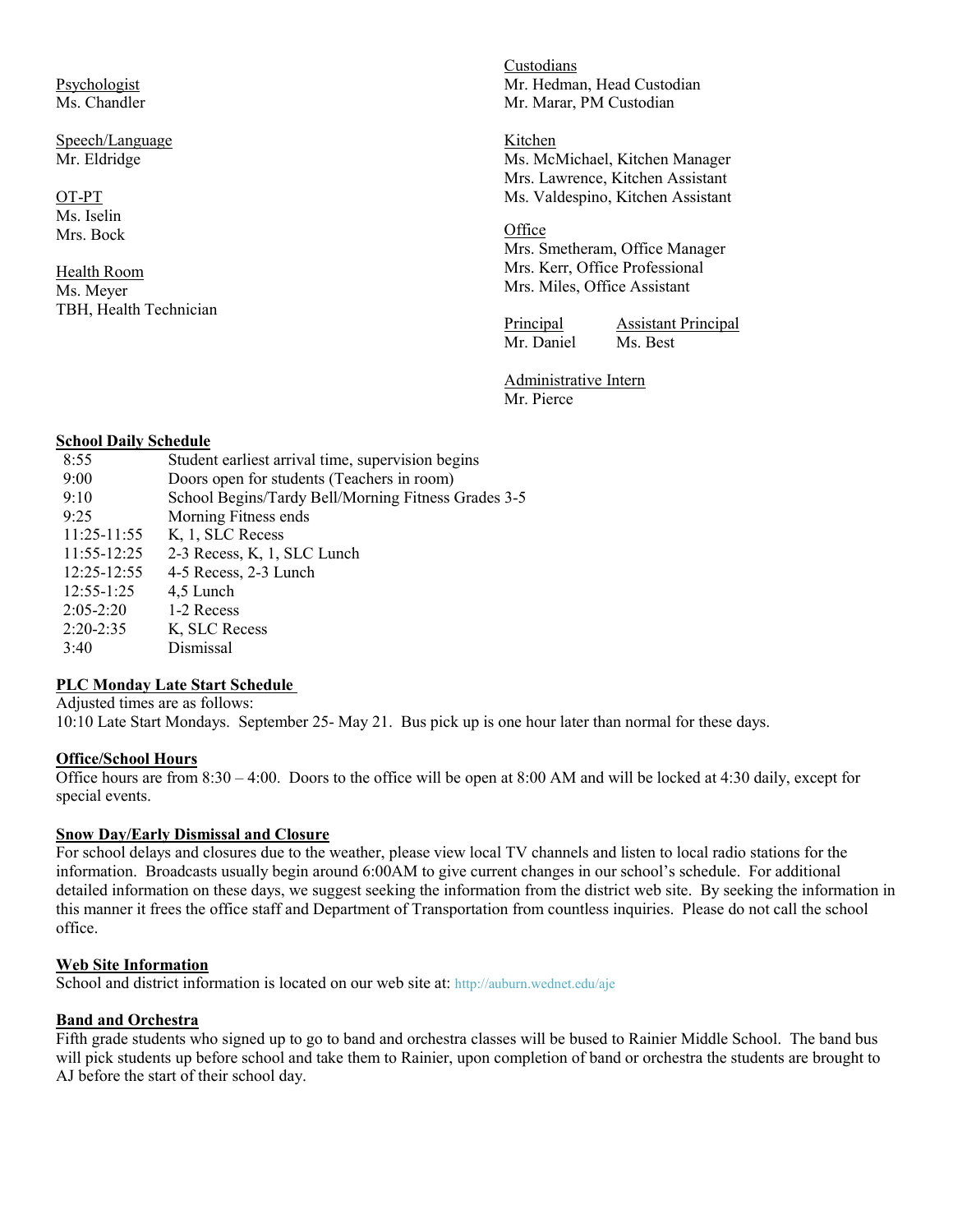#### **2018 - 2019 POLICIES AND PROCEDURES:**

#### **ARRIVAL/DISMISSAL:**

#### *Early Arrival*

It is very important that you do not plan to drop your child off at school or let them arrive at school if they walk any earlier than fifteen minutes before their designated start time. The earliest time to be on campus is 8:55 this year, for PLC Mondays' the earliest time to drop off is 9:55. The office does not provide day care services and they are not allowed to wait in the office or their classroom until their class starts. Teachers use this time before school for planning, copying and preparing lessons, returning phone calls and getting small meetings out of the way before the school day beginnings. So please, make arrangements for childcare if you must leave your child before school begins.

Students who ride the bus to and from A.J are expected to observe good behavior and follow Auburn School District bus rules and line rules at the bus stop and loading area. Teachers will accompany students at dismissal time.

#### *Bicycles*

There are many busy streets around the school. Thus, we ask that students in grades kindergarten through second not ride bicycles to school. It is a law in King County that requires all bicycle riders to wear a safety helmet. Students in grades three through five may ride their bicycles to school as long as they wear a helmet. Students in grades three through five who choose to ride their bicycles are asked to walk them when they arrive on the school grounds. It is also required that students lock their bicycles during school hours. In the Auburn School District, students are not allowed to ride scooters or skateboards to school. Written permission from parent/guardian is required to ride a bike to school. Students must also be in the AJ safe walking area.

#### *Dismissal*

If you find it necessary to remove your child from school before the end of the day, please send a note of explanation to your child's teacher. Parents must pick up their child in the office and sign their child out before leaving the school. Siblings, relatives or friends who are not listed as your child's emergency contact or day care provider will not be permitted to remove your child unless the office is contacted by you to verify your permission. We will ask for photo identification to ensure the safety of your child. The office will call your child out of their class and will meet you at the office lobby. For safety, walkers are to go directly home after dismissal unless they are staying for a prearranged activity. At dismissal times, students must walk from classrooms to bus loading zones, crosswalks and/or to meet parents. Students must have a note from parents to vary their regular way home.

#### *Late Arrival*

When a student arrives late, not only does it affect their education, but also it usually interrupts the class and the student misses important directions and classroom instruction to get them off to a good start. Students who arrive late must first report to the office for admittance pass. Parents must accompany their child to the office or provide a note indicating reason for tardy. Parental assistance of helping their child to get to school on time would be appreciated. Students are given a half days absence if they arrive after 9:30am and if they leave before 3:40pm at the end of the day.

### **ASSEMBLIES**

All assemblies will be conducted in the gym. An all-call will be made just prior to the beginning of the assembly telling each grade level the specific time they need to start bringing their students to the gym. It is important that each teacher and their students be ready to leave their classroom immediately.

During the assembly, each teacher will sit with their class. Assembly behavioral expectations will be consistent with classroom and school expectations. Inappropriate assembly behavior will result in exclusion from current and/or next assembly. If a student will not be attending, teachers will make arrangements for that child prior to the start of the assembly.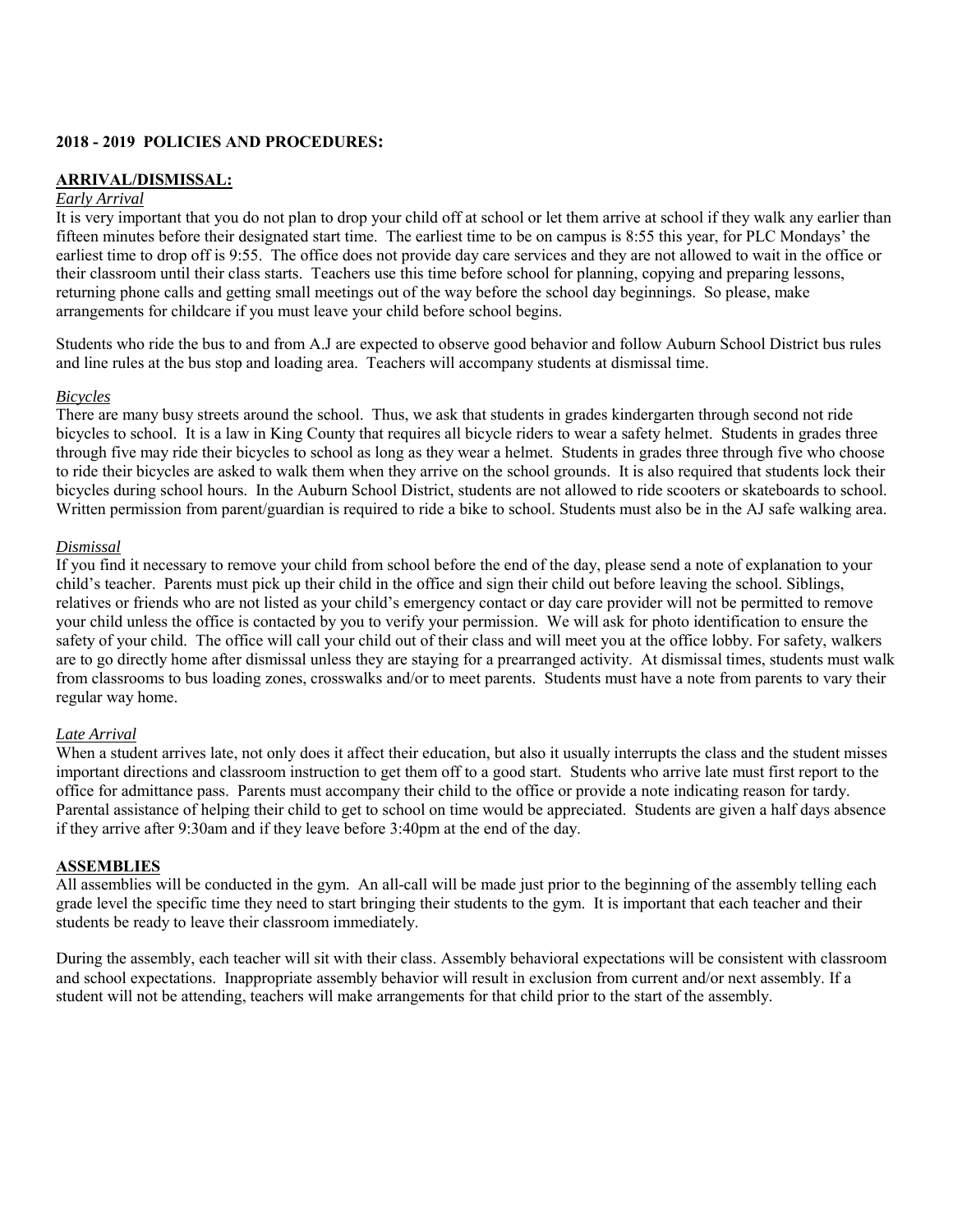## *Content*

1. All School Assemblies will relate to the Common Core Standards/and Recognition of achievement.

## *Before the Assembly*

- 1. Restrooms and drinks should be taken care of before the assembly Students are to go to the assembly with empty hands and pockets.
- 2. Students will enter the gym quietly in a single straight line and sit in assigned area
- 3. Students are to sit bottoms on the gym floor, facing forward, in a class line
- 4. Students are to wait quietly for all classes to arrive, preparing to give the speaker your attention

## During the Assembly

- 1. There will be a signal used to bring the attention of the students to the speaker/entertainer "AJ….Thunderbirds"
- 2. Appropriate recognition will be clapping. Whistling, shouting, screaming is not acceptable behavior.
- 3. Students are to keep hands and feet to themselves
- 4. Student disrupting the presentation will be relocated to a location in or out of the gym, depending on the degree of the problem.

## At the end of the Assembly

- 1. Classes will turn their attention the their teacher and be dismissed
- 2. Classes will have a follow-up discussion on the content of the assembly in their classrooms.

## **ATTENDANCE**

Good attendance is important for school success. Regular and punctual attendance is essential for satisfactory school progress. Students should be on time and in school unless they are ill. However, exceptional circumstances might constitute a valid absence. When absences or late arrival are necessary, please complete the following steps:

1. Call 253-630-2441 before 9:30 a.m. to let the school know prior to the absence or late arrival. For before school or after school hours, a short message may be left on the answering machine giving the student's name, teacher, date of the absence and the excuse for the absence is all that is necessary.

2. Send a written excuse explaining the reason for the absence or late arrival upon the child's return includes the dates involved. The note should be given to the child's teacher; he/she will send the note to the office for our records. If we do not receive a morning call, we will attempt to reach you to verify you child's absence. The verification call is for your child's protection. We appreciate your efforts to keep us informed ahead of time. Your note will provide an excused absence. Excused absences are for illness, injury, authorized student activities, school-sponsored activities, religious holidays, and medical and dental appointments. Other absences might include special non-school activities or absences prearranged at the discretion of the principal. It is important to schedule medical and dental appointments outside the school day if at all possible, as they do interrupt the learning process.

For school records and reporting purposes, students who arrive late to school before 9:30 will be counted as tardy, and any time after that they will be considered absent. After 9:30 the office initiates a call to parents if the office was not previously notified. Any absences from school up to 3 hours will be considered a half-day absence, and absence more than 3 hours will be considered and recorded as a full-day absence.

An additional compulsory attendance letter from the principal will be send to parents with the school news.

## **BUS TRANSPORTATION**

Auburn School District Transportation Department provides bus transportation and students are to follow the bus riding rules prepared by the State Superintendent of Public Instruction and the Washington State Patrol. These are located in the pamphlet, "Student Rights, Responsibilities and Regulations".

It is the parent's responsibility to take their child to other children's homes to play, scout meetings, birthday parties, sports practices, etc. The district buses will not be used for this type of transportation, as many of the buses are already filled to capacity. The school and the Transportation Department appreciate your cooperation in this.

## **CELL PHONES**

Cellular phones are not to be used at school. Any use, or disruption, and they will be confiscated.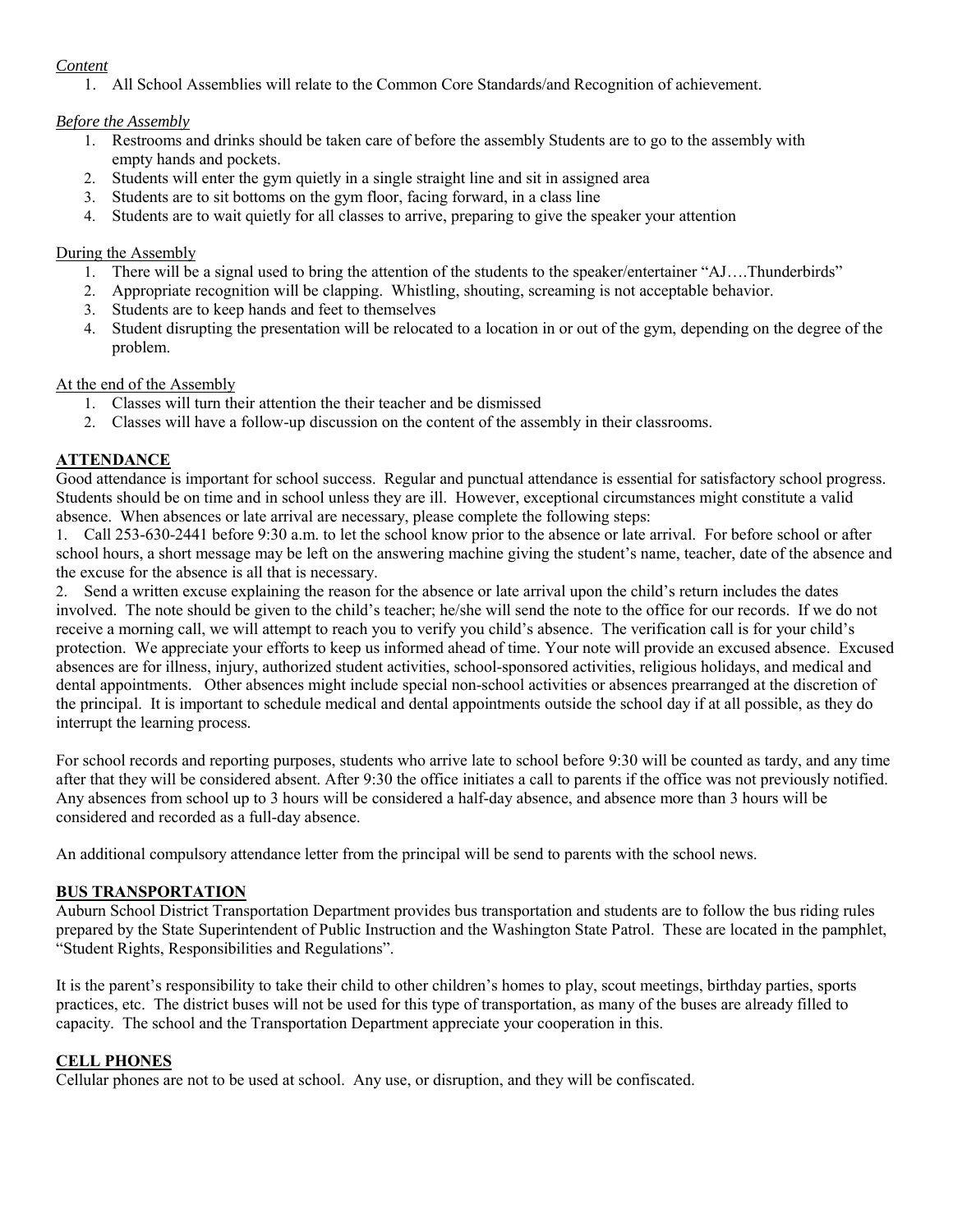## **CLASSROOM ASSIGNMENT**

Students are placed in classrooms to create the best learning situation possible for all students. We attempt to create a classroom that has a balance between boys and girls with a full range of academic abilities. Careful consideration is given to each child's level of independence, student academic performance, learning style, behavior patterns, special needs, and compatibility of students. The principal or office staff, according to space availability, places students who register after the school year begins. Whatever the final placement, we are confident that your child will receive a quality education at AJ Elementary.

We value your insights about your child's placement. Although we do not accept requests for specific teachers, you may provide any other information about your child that would help us in this process. Please do this in writing by June 1 for the following school year.

## **COUNSELING**

Arthur Jacobsen's counselor, Mr. Pierce, is at school every day to serve students, parents and support staff. The counseling and guidance program is a comprehensive developmental approach to help students. The counselor teaches in all classrooms lessons that help students develop a positive perception of self and a greater understanding of others. Personal growth skills taught may include personal safety, abuse prevention, respect, understanding intimidation, harassment and bullying, conflict resolution and getting along with others. The overall goal is to promote academic skills and personal growth. Students who think they would like assistance may ask to meet with the counselor by asking their teacher, or asking directly. Parents may call the school counselor to arrange for an appointment.

## **ARTHUR JACOBSEN SCHOOL-WIDE POSITIVE BEHAVIOR PLAN**

**Philosophy:** The mission of AJ is to provide a welcoming, safe, learning community committed to positive relationships and academic excellence. To support the mission of our school, we are modeling our behavior plan around the philosophy of positive behavior education, positive behavior intervention support and inclusive teaching. Our behavior plan has three goals:

- 1. We can create an environment where children feel physically and emotionally safe in school, so that they can learn at their best. "Be Courteous, Be Safe, Be Responsible"
- 2. We can facilitate the development self-discipline and the skills for working and learning cooperatively with others to achieve academic success. "Be your best self."
- 3. We can show compassion to all students in our teaching and conferencing, and when we are determining appropriate actions to correct undesired behaviors. "You matter to me."

**School-wide Norms:** To support our work, the school has established common language to support student character development: Courteous, Safe and Responsible. This common language between students, staff and families sends a clear message to students while working through conflicts and behavioral challenges. Parents and guardians should reinforce these concepts at home by asking questions such as, "How were you courteous to others today?" or "How could you be more responsible in this situation?" Our goal is to have students internalize these concepts by reinforcing their use of these concepts. "I can be safe by…." Or "I could be more courteous next time by…"

**Fostering Positive Behavior:** To help support positive behaviors and actions, we want students to receive positive feedback in greater quantities than negative. As a school we want to focus on the positive things students are doing, instead of focusing our attention on the negative things. We want to praise student effort. Focusing on an individual's effort supports their development of a growth mindset and continuous self-improvement. School wide traditions will be a big part of this work.

**Soaring Thunderbird:** Students and adults can provide each other positive feedback through ongoing recognition for demonstrating Courteous, Safe and/or Responsible Behavior. Soaring Thunderbird Tickets will be available throughout the school, and can be used by anyone in the building.

**Lunch with the Principal:** Teachers will select a different student each week who has produced a high quality piece of work. That student will be invited down to the office for lunch with the principal. Their work will then be put on displayed in the Hallway of Excellence.

**Awesome Attendance Award:** Students who have had perfect attendance for the past month will be entered into a monthly drawing for a prize. Their names will be recognized at the monthly assembly before the drawing. Student of the Month: All teachers (Classroom and Specialists) will be asked to nominate at least one student each month for this reward. The focus of the award should be on student growth, not necessarily the "best" or "most intelligent student" in the classroom.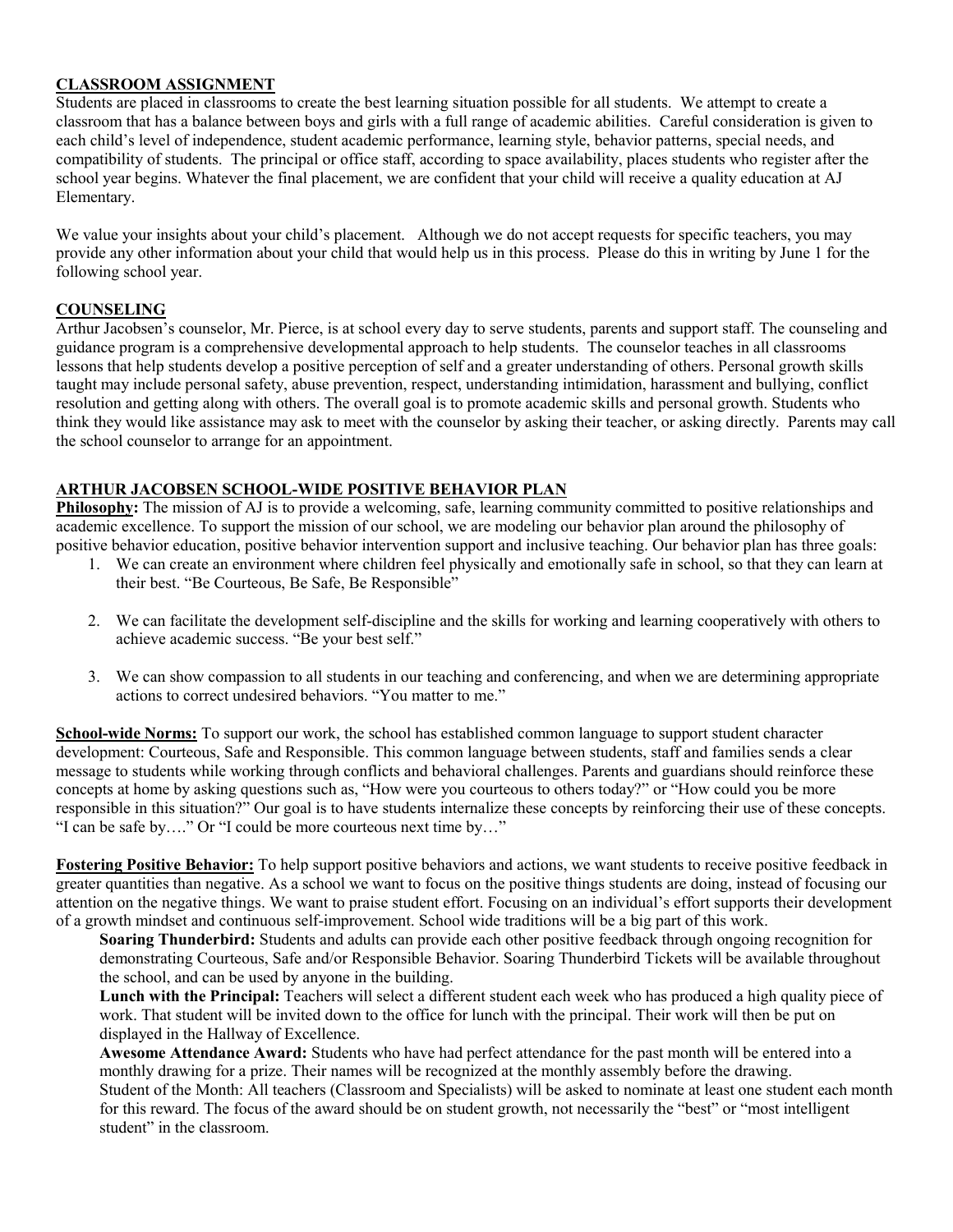**Challenging/ Undesired Behaviors:** To support students who are having trouble meeting expectations or demonstrate atypical behavior, we have created a system to support their growth. Consequences for students will also be relevant, realistic, and respectful to the student, situation and to those effected. Intervention plans will focus on teaching expectations and desired behaviors, reducing and hopefully eliminating, and promote self-management skills. To see more specifically the actions taken by staff at AJ, please refer to the other side of this sheet.

#### **DRESS CODE AND APPEARANCE**

Wearing clothing or apparel that is hazardous, destructive to school property, or which disrupts the learning process will be prohibited from school. Students are not to wear hats in the building. We request natural hair colors with temporary colors for specific school spirit days only. Parental support and monitoring of this is appreciated. Students should dress appropriately for the activities in which they are expected to participate in. Appropriate cold weather clothing and rain gear helps with the child's comfort going to and from school as well as at recess time. Even on rainy days, children will go outside and play in the under covered areas, they are allowed to bring their umbrellas outside. Please work with your child to select proper attire. In addition, we would like to suggest marking your child's clothing and belongings with a permanent pen with his/her name.

## *District Dress Code Guidelines*

- 1. Spandex clothing is permitted only in P.E. class
- 2. Bare midriff clothing is not permitted.
- 3. Tank tops and tube tops are not permitted unless a shirt, blouse, vest is worn with them.
- 4. Shorts must be at least fingertip in length and hemmed.
- 5. T-shirts, hats, badges, or other items of apparel which, by printed word, symbol, or display, promote alcohol, drug tobacco, sex, nudity, violence or gang behavior or that disrupt the educational climate are prohibited.
- 6. Hats are not to be worn in the building and must be removed before entering the building.
- 7. Pants, shirts, or blouses, must be free from holes and must not be cut as to be revealing.
- 8. Dress and/or appearance which constitute a clear and present danger to the student's health and/or safety, or which cause interference with work or creates a classroom or school disruption, will not be permitted.

## **EMERGENCY PROCEDURES**

Fire and earthquake drills are practiced regularly throughout the school year to ensure the safety of your children. Emergency kit information will be sent home early in the school year to prepare for such emergencies.

## **FIELD TRIPS**

Students may take educational field trips during the year. Teachers accompany all trips and will ask for parent volunteers who wish to participate. Parent permission forms are required before students are allowed to leave the school for field trips. Volunteers must have completed and have returned the Washington State background check. These forms are available in the office.

## **FOOD SERVICE**

All schools in the Auburn School District operate with computerized meal purchase system. Your student has an individual 6 digit account with Food Services ready and waiting from them when they arrive at school. In order to activate the account, parents may deposit money for the day, week or month. This provides the opportunity to take care of your child's lunch needs for as long as you wish. If your child's account becomes low, he/she will be notified either by a note or a fund stamp that will remind you that lunch money is needed! It is highly recommended that students pay for their lunches in advance either on a weekly or monthly basis by check payable to Auburn School District.

Auburn School District Food Service does not loan money for school lunches, it is important that arrangements for lunch and/or breakfast be made prior to the student coming to school. Please visit the District Web Page for detailed information. A breakfast/lunch menu is also available on the website.

#### *Food Allergies*

Food Service will provide alternate food items within reason for a student with allergies only when supported by a statement from a recognized medical authority. A recognized medical authority includes a doctor or a physician's assistant. A form may be obtained from the school nurse or the school Food Service representative to take to your child' physician. Please return the form to the school nurse.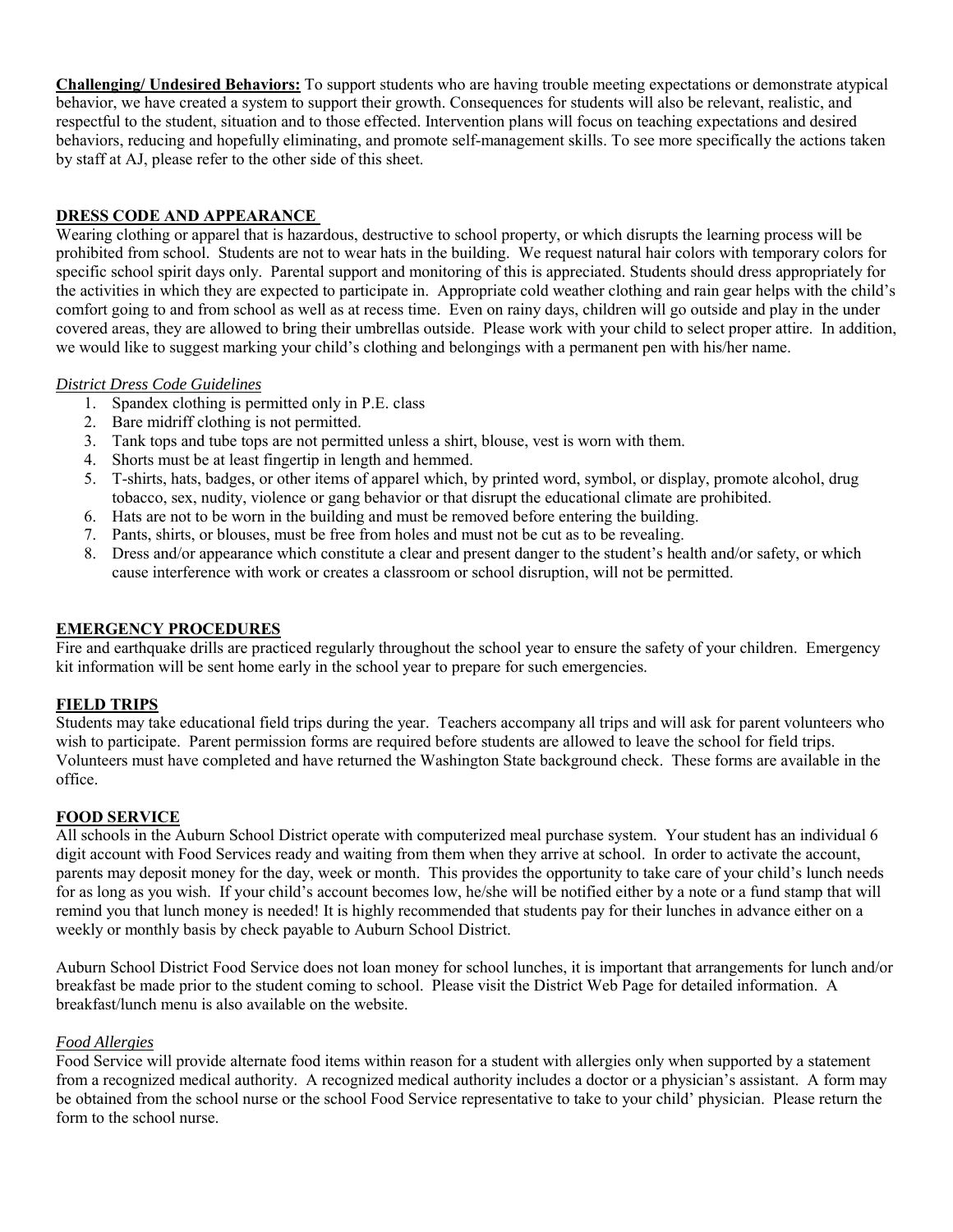ASD Families can now apply for free/reduced priced meals online through Family Access.

- 1. Login and select Food Service from the list on the left side of screen.
- 2. If you have more than one student in the ASD, where your screen says "All Students," use the drop-down arrow to select the name of one of your students.
- 3. Select "Applications" from the right end of the line just below your student's name.
- 4. Select "Add Application" and follow the instructions.
- 5. Review the information prior to submitting to verify all household members and all income is reported.

Applications from the 15-16 school year expire in early October. Eligible families must complete a new application to continue receiving free/reduced meals. Paper copies are available in the school office. If you do not have your Family Access login information, please contact the main office.

## **HARASSMENT, INTIMATION AND BULLING**

The law under RCW 28A.300.285 the Common School Laws of the State of Washington, stipulates that Harassment, Intimidation, and Bullying it is illegal in schools. The Auburn School District's policy and procedure for harassment, intimidation and bullying are outlined in a district pamphlet. These will be distributed to each home and are also available in the communication rack in the main entrance lobby. Students who believe they or others have been subjected to harassment, intimidation and/or bullying should bring this to the immediate attention of a staff member and/or principal. Students may be referred to the office for investigation, findings, disciplinary actions and/or remedial measures.

## **HEALTH INFORMATION**

Our nurse, Ms. Meyer, is at the school at least one and half days a week, and on call the rest of the week. Our health room technician is here daily. If your child must take medication at school an "Authorization for Medication" form needs to be completed by yourself and your child's physician. This form is available through the health room. The medication needs to be the original pharmacy container and must contain the child's name. Medication may not be sent to school with the child or on the bus.

These are the following health screenings that take place in the early fall each school year:

- 1. Vision screening for nearsightedness
- 2. Hearing screening for hearing loss
- 3. Dental screening for possible cavities
- 4. Scoliosis (spinal curvature) screening for fifth grade students

## **HOMEWORK**

Homework is an important aspect of a student's education promoting student achievement, reinforces classroom instruction and building strong independent study and work habits. Being involved in your child's work can provide a link between home and school. It will help you be more aware of your child's progress and what is happening at school. A few ways in which you may help your child are suggested below:

- 1. Provide proper supplies needed to complete the assignment.
- 2. Provide a regular place and consistent time to do homework.
- 3. Make a commitment to set aside some time each day to give you child your undivided attention so he or she may share the day's experiences and other school information.
- 4. Encourage your child to make use of the public library and other community resources.
- 5. Check on the progress of long-term assignments.

The average length of homework time varies from grade level to grade level, and from student to student.

A.J,'s homework policy is consistent with that of the Auburn School District policy.

- Grade K ----------- 5 to 10 minutes
- Grade 1 ----------- 5 to 15 minutes
- Grade 2 ----------- 15 to 30 minutes
- Grade 3 ----------- 15 to 30 minutes
- Grade 4 ----------- 30 to 60 minutes
- Grade 5 ---------- 30 to 60 minutes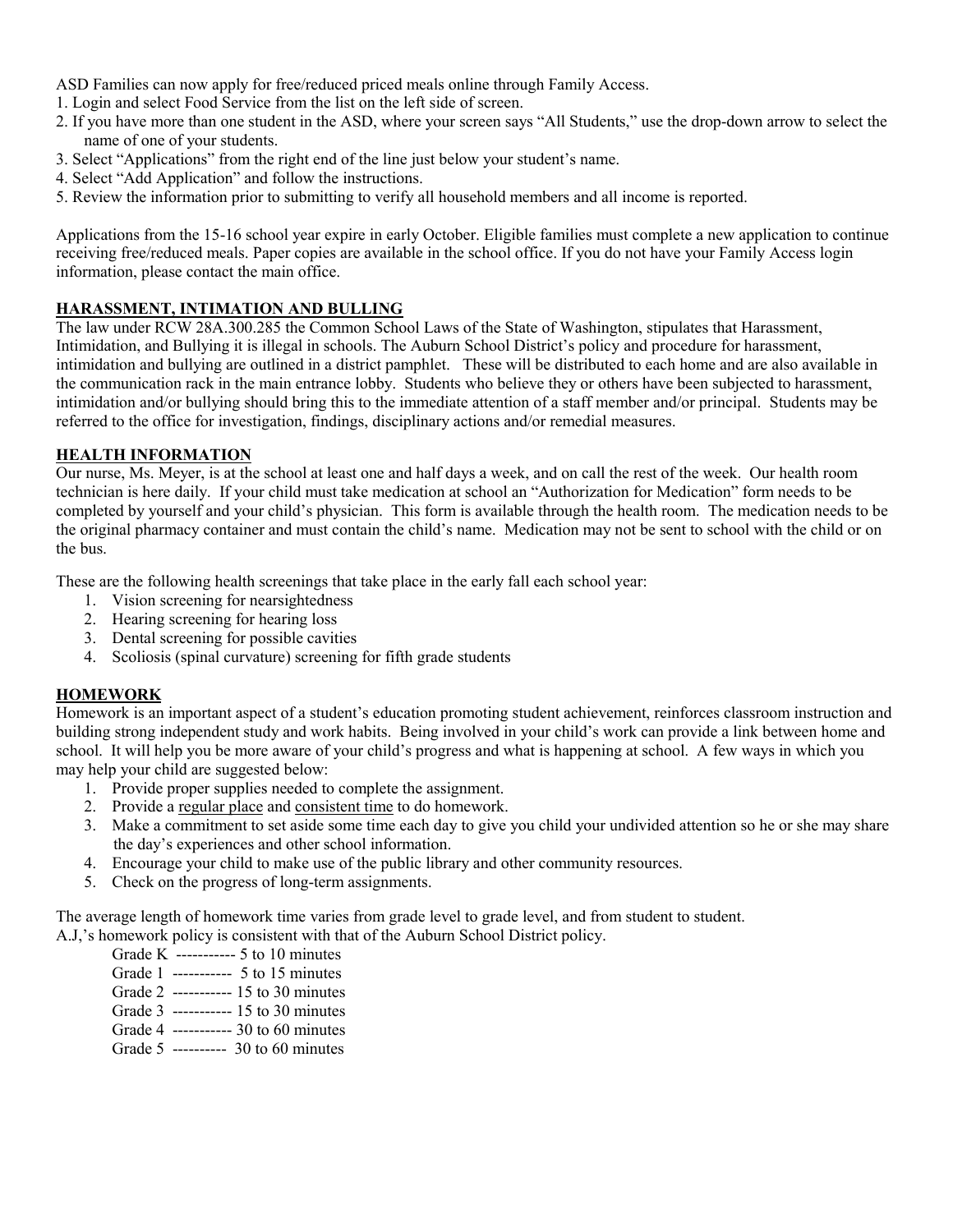Homework may include the following:

- 1. unfinished school work
- 2. make-up work from absences
- 3. studying for tests
- 4. practicing math facts
- 5. reading (20-30 recommended each night)
- 6. worksheets or activities that review or practice skills taught in class
- 7. an extension of a learned skill into the 'real world'

If you notice your child having continued difficulties with their homework or the amount assigned, please notify the teacher.

## *Homework Guidelines*

Teacher responsibilities:

- 1. assess homework in terms of the age, health, ability, interest, and general needs of the child
- 2. communicate homework expectations to students
- 3. assign, monitor, correct, and return student work in a timely manner
- 4. assign work to be done at home that does not require the use of reference materials not readily available in most homes, school libraries, or public libraries
- 5. confer with parents regarding homework concerns

Student responsibilities:

- 1. understand the homework assignments(s) before leaving school
- 2. take home all materials necessary to complete the assignment
- 3. schedule adequate time for homework that is compatible with family or after school activities
- 4. complete and return homework on time, when due

Parent responsibilities:

- 1. provide a comfortable, well-lit area away from distractions
- 2. provide encouragement, support, and reviewing with the student, the quality of his/her work

School District responsibilities:

1. make the homework policy available to staff and parents at the beginning of each school year

## **INSURANCE**

The Auburn School District does not provide medical insurance coverage for school accidents. This means parents are responsible for medical bills if a student is hurt during school activities. The district does provide information about a student accident health insurance plan, although this plan is not recommended over any other plan, as many coverage options are available. The plan is made available to parents for their consideration.

A student accident health insurance plan is an excellent idea for those students with no other insurance, as the plan provides help when injuries happen. The student health care plan covers illness as well as injury, 24 hours a day. If a student is participating in interscholastic sports, it is particularly an excellent idea.

If a student has other health coverage, student insurance may also be used to help pay for those eligible coverage not covered by other insurance (i.e., deductibles and co-payments). If anyone has any questions regarding the plan, please call the company at the phone number listed on their brochure.

## **LOST AND FOUND**

If your child has lost an item at school have them check the lost and found. We suggest using a permanent marker to label lunch boxes and clothing with your child's first name and the grade (\*ie.  $Bob - 1<sup>st</sup>$ ). That lost coat, sweater, jacket, hat, etc will be placed in the lost and found container on the playground. If your child has lost something, please ask them to check with their teacher to get permission to go to the lost and found. Twice a year, items are put on display for parents and students to find what has been lost.

## **MONEY AND PERSONAL BELONGINGS**

Students should bring money to school only for specific purposes such as milk money or for lunch. It would be appreciated if parents would label the purpose of any money brought to school by primary children. Please use checks for larger dollar amounts such as book orders, prepaid lunch, fundraising, etc.

It is recommended that valuable property be left at home. Students are not to bring sport cards, play equipment (such as balls and bats), collectibles, radios/Walkmans, and other toys and games that would cause problems if lost, stolen, or destroyed at school. In some cases, teachers may give prior approval and allow specific personal belongings to be at school for "sharing" or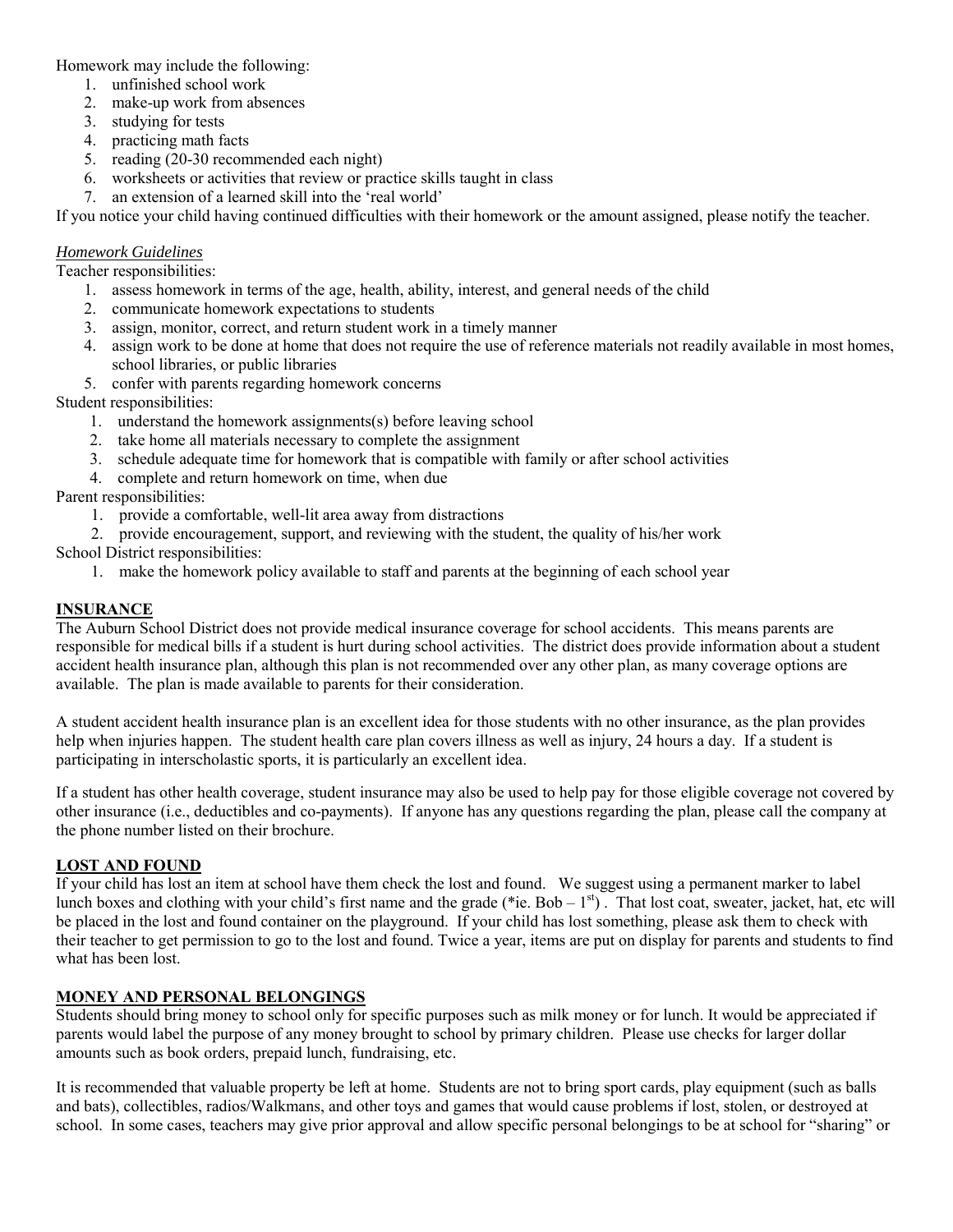other educational purposes. The school is not responsible for personal property that your child may bring to school. The school provides playground activities and equipment.

## **NEWSLETTERS**

The "AJ School News" is sent out electronically, paperless every Friday. Friday is the day to look for this newsletter as well as look at your child's "Take Home Folder" containing school work and other information. This is designed to keep families current with school news and activities. You may also view the school newsletters on the web page along with classroom newsletters that are updated at the first of the month.

## **PEACHJAR**

The Auburn School District provides an electronic flyer communication tool called "Peachjar." Eflyers will now come to your email address you have on file with the school district. If you don't have an email address on file with your student's school(s), you can add it simply by calling the main office or you can log into your Skyward Family Access account and add it.

## **PTSA**

We encourage you to join our PTSA, attend meetings, and school events. PTSA actively supports our school's instructional program and enhances our school climate. Our PTSA has yearly fundraisers, coordinates volunteers and organizes many school activities. We look forward to your participation.

## **PARENT/TEACHER CONFERENCES**

Parent/Teacher Conferences will be held November 15, 16 and  $17<sup>th</sup>$ . These are early dismissal days. (Watch for fliers to be sent home for exact time of dismissal.) This is a very important time to establish good communication with your child's teacher. Conference appointments are not limited to once a year. You are encouraged to make an appointment to see your child's teacher whenever you feel there is a need. If it seems necessary, your child's teacher may also initiate additional conference.

## **PARKING LOTS**

## *Guest Parking Lot*

The Guest Parking is located directly in front of the school and office area. This main entrance is the furthest north entrance on  $132<sup>nd</sup>$  Ave. SE located by the school reader board sign. This lot is open to all guests for parking and for parent drop off and pick up. Parking is not permitted at the curb in front of the school, as this is for parent drop off and pick up. Please park in a designated stall.

## *Bus and Staff parking by permit only Lot.*

This lot is restricted to bus and staff parking by permit only. It is located on the south side of the school, accessible on the entrance furthest south on 132<sup>nd</sup> Ave. SE. Please do not enter this entrance.

## *Parent Pick up area*

Parents are encouraged to allow their children to ride the busses to reduce congestion in our school parking lot. However, if you must drive your child(ren) to school, we have designed procedures that make the parking lot area a safe place for our student and families.

We have established the following procedures for student safety and parent ease. This will help keep students from running into the parking lot, pick-up driveways, darting between cars, and to avoid accidents and students being hit. This will also help prevent backups to the entrance to AJ from 132<sup>nd</sup> Avenue.

## **Two areas have been designated for pick-up and drop-off:**

- 1. The top level is K-2 only. The exception is if the K-2 student has an older sibling, they load above with their younger K-2 sibling.
- 2. 3-5<sup>th</sup> grade loading is on the lower pick up area. Teachers will walk all 3-5<sup>th</sup> grade pick- ups to the designated pick-up area. Parents will drive through the middle parking lot lane to the 3-5<sup>th</sup> loading area. Please use caution when crossing traffic from the upper lot. Please do not block exiting traffic, and proceed to the pick-up area when clear.

## **We ask you to follow these rules for pick-up and drop-off:**

- 1. Proceed to the appropriate K-2 or 3-5 loading area. Teachers will walk students to the appropriate area. Some 3-5 students will join their younger K-2 sibling in the upper lot to load in one spot. Day care vans load at the end of the K-2 area (before the 3-5 pick-up).
- 2. Parents must stay in their car at all times. If you feel you need to get out, we ask that you park.
- 3. Move your car forward along the curb as other cars move out in front of you.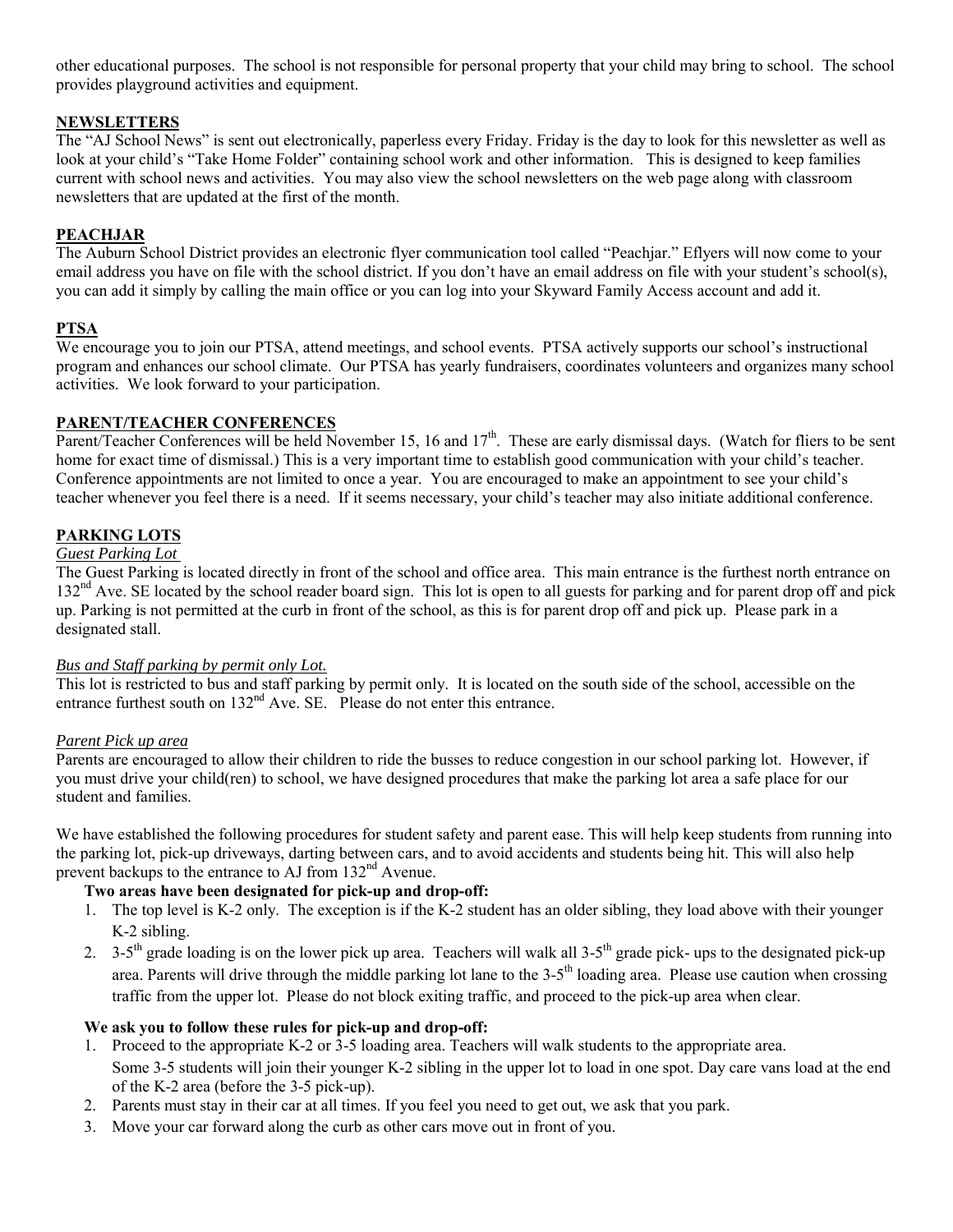- 4. Do not back up at any time.
- 5. Students are required to load from the curb side.
- 6. Please wait for your child(ren) to buckle up before leaving.
- 7. Pull forward to exit.

## **PLAYGROUND/RECESS**

The playground is designed for a variety of activities for all students at AJ to enjoy. Recess is a time for students to refresh themselves, play a game with friends and classmates, and renew their enthusiasm to have a great day at school.

#### Student Behavior Expectations

By following theses three basic rules, all students will enjoy the playground:

- 1. Be Courteous
- 2. Be Responsible
- 3. Be Safe

#### General Playground Rules/Expectations

To ensure safety and promote fun:

- 1. Walk out to recess (supervised by the teacher), at the end of recess, "Stop and Walk" at the bell.
- 2. Use equipment properly and do not bring equipment or toys from home.
- 3. Running is allowed on the playfield, but not on blacktop (unless in an organized game) or around large playground toys.
- 4. Do not pick up debris such as bottles, sticks, sawdust, rocks, etc. Inform playground supervisor of glass or other debris that could result in injury. These should not be thrown at any time.
- 5. Students may not leave the playground at any time without a pass from the playground supervisor.
- 6. Fighting, pushing, shoving, spitting, or inappropriate touching of others will not be tolerated. No fighting or play fighting. "Don't touch-get help".
- 7. Activities that promote rough play such as red rover, dodge ball, tackle football, wrestling, play weapons and karate are not allowed.
- 8. No gymnastics.
- 9. Tag permitted on the grass. Soft touch on shoulder is the only acceptable method to tag someone.
- 10. Food and drink are to be kept in the classroom.
- 11. Gum chewing is not allowed at school.
- 12. Be courteous and a good sport.
- 13. Use Kelso Choices (or other problem solving methods) to resolve conflicts:
- 14. Line up immediately when the bell rings, not before. Follow "stop & walk" rule. Students are to stop playing and walk in, "Stop and Walk" to designated class line. Students do not have permission to touch other students in line.
- 15. Cutting in line is not allowed or saving places.
- 16. Rules and expectations will be consistent for all recesses.
- 17. See a recess supervisor for help if needed.
- 18. No climbing on or over brick wall around playground perimeter.
- 19. Students will not climb fencing or backstops
- 20. Toys, cards, games, balls, jump ropes, equipment must not be brought to school or to the playground.
- 21. Students must stay on the playground and never leave the perimeter, down the stairs, service drive, and maintenance drive or over brick wall.
- 22. Students must not interfere with games in progress. Students are asked to walk around games.
- \*\*NOTE: Do not use metal play equipment when outside temperature is freezing or below.

#### General Playground Game Guidelines

- 1. Rules have been established to promote participation and sportsmanship; no special rules are to be made up or invented by students.
- 2. For any game in which there is a line (wall ball, box hockey, tetherball, etc.), players winning three games in a row must move to the end of the line.
- 3. For any game that requires the judgment of a bystander to help determine a winner, the first person waiting in line is the judge. The judge has final say, and arguing with the judge will result in losing the privilege to play that game.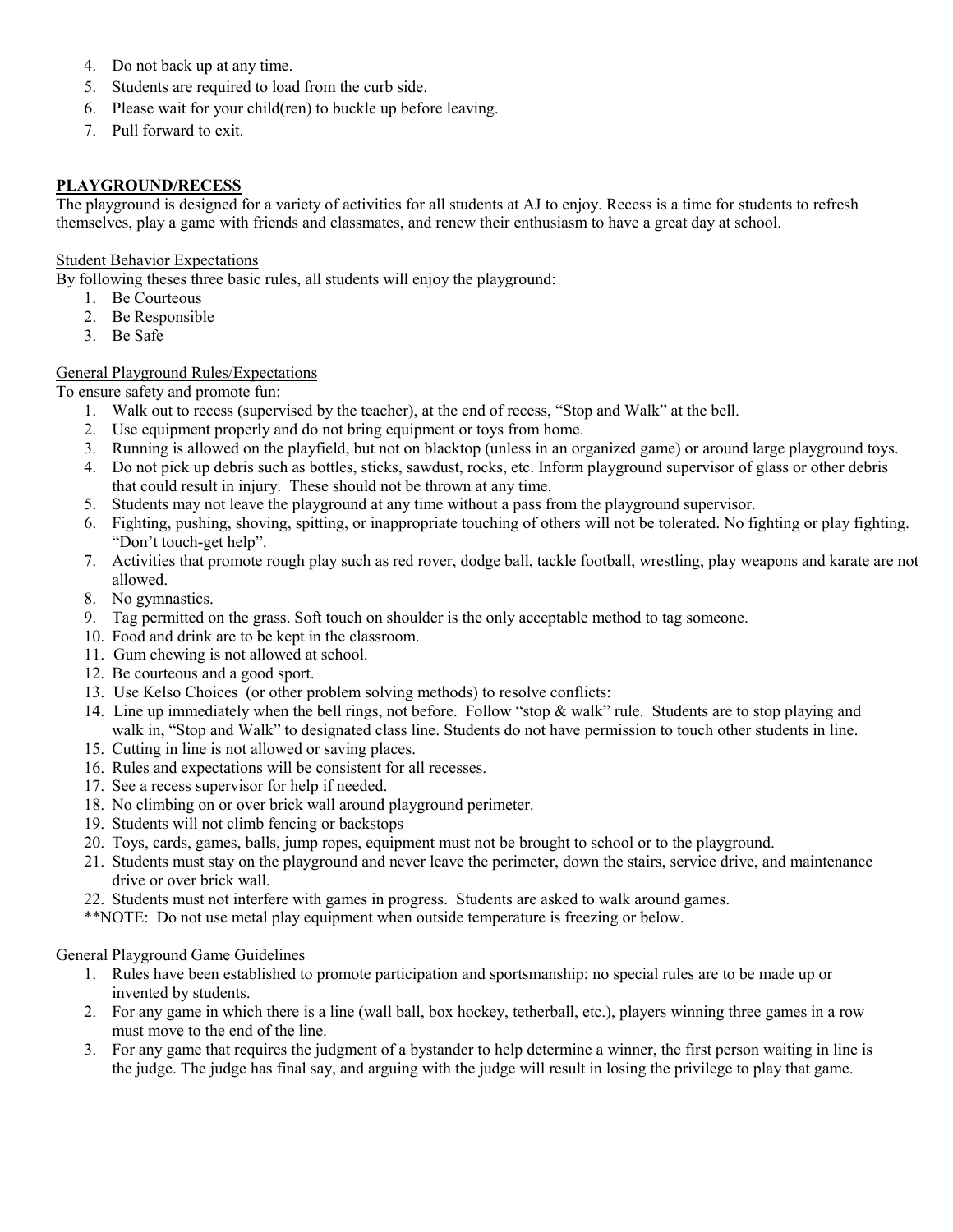## Recess Equipment

- 1. School equipment will be stored in recess bins that will be placed on the playground before the first recess and taken indoors at the end of the last scheduled recess.
- 2. To check out equipment, students will line up in a single line at the playground bin at the beginning of recess.
- 3. It is the responsibility of the students to return the equipment to the bin when finished, or when recess ends. Students need to hold the equipment, "Stop and Walk" the equipment to the equipment bin and gently drop it in (no shots).
- 4. Students abusing equipment or check out procedures will lose the privilege of using school playground equipment.
- 5. If playground balls and other equipment get lost over the fence, students are not to leave the playground. Please notify the playground supervisor.

## See the Playground Supervisor if:

- 1. Another student is bullying, verbally or physically hurting you, and will not stop.
- 2. For a pass to use the restroom.
- 3. When injured and need to go to the health room.
- 4. Report strangers without a pass

## Emergency Call (Three blasts from Supervisor's Whistle)

- 1. "Stop and Walk" to Line
- 2. Listen to directions

## When Recess Ends

- 1. Place all equipment back in the recess bin.
- 2. Immediately walk to your classroom area to line up.
- 3. Give your full attention to your teacher, show "0" voice level

## Recess Discipline Plan

At recess there are times when students choose to demonstrate inappropriate behaviors on the playground. When rule infractions occur, the playground supervisors will administer a consistent system of consequences. The following consequences are subject to student behavior, and will be used at the supervisor's discretion.

- 1. Verbal warning, asked to perform the expectations the correct way.
- 2. Think Time, against wall until signaled back for brief conference
- 3. Loss of recess time, removed from game, activity or area.
- 4. Recess write-up
- 5. Severe infractions will result in: Immediate removal from playground and principal involvement.

It is our desire to help students learn to make appropriate behavioral choices on the playground. We believe in rewarding those students who follow established playground rules. In order to do this, we have set up the following positive rewards for use by the playground supervisor:

- 1. Positive verbal reinforcement
- 2. Positive comments to the child's teacher

The playground supervisor is responsible for handling problems, recording infractions as they occur, handing out appropriate consequences, and passing on all new recess information to appropriate staff members.

Peer Mediators are also trained to be available to students at recess to help with small problems.

## Indoor Recess

Recess Supervisors may call Indoor Recess for severe weather. School guidelines and classroom rules apply at indoor recess. No running or physical activities are permitted.

## INDIVIDUAL PLAYGROUND GAME RULES

## *Big Toy*

- 1. Keep your hands to yourselves at all times.
- 2. Chasing or playing tag on, through, or around the big toy is not allowed.
- 3. Slide down the slide only no climbing on the slide.
- 4. Do not play with, throw, or run in the sawdust.
- 5. Do not jump down from high places, the walls, slides, or platforms on the big toy.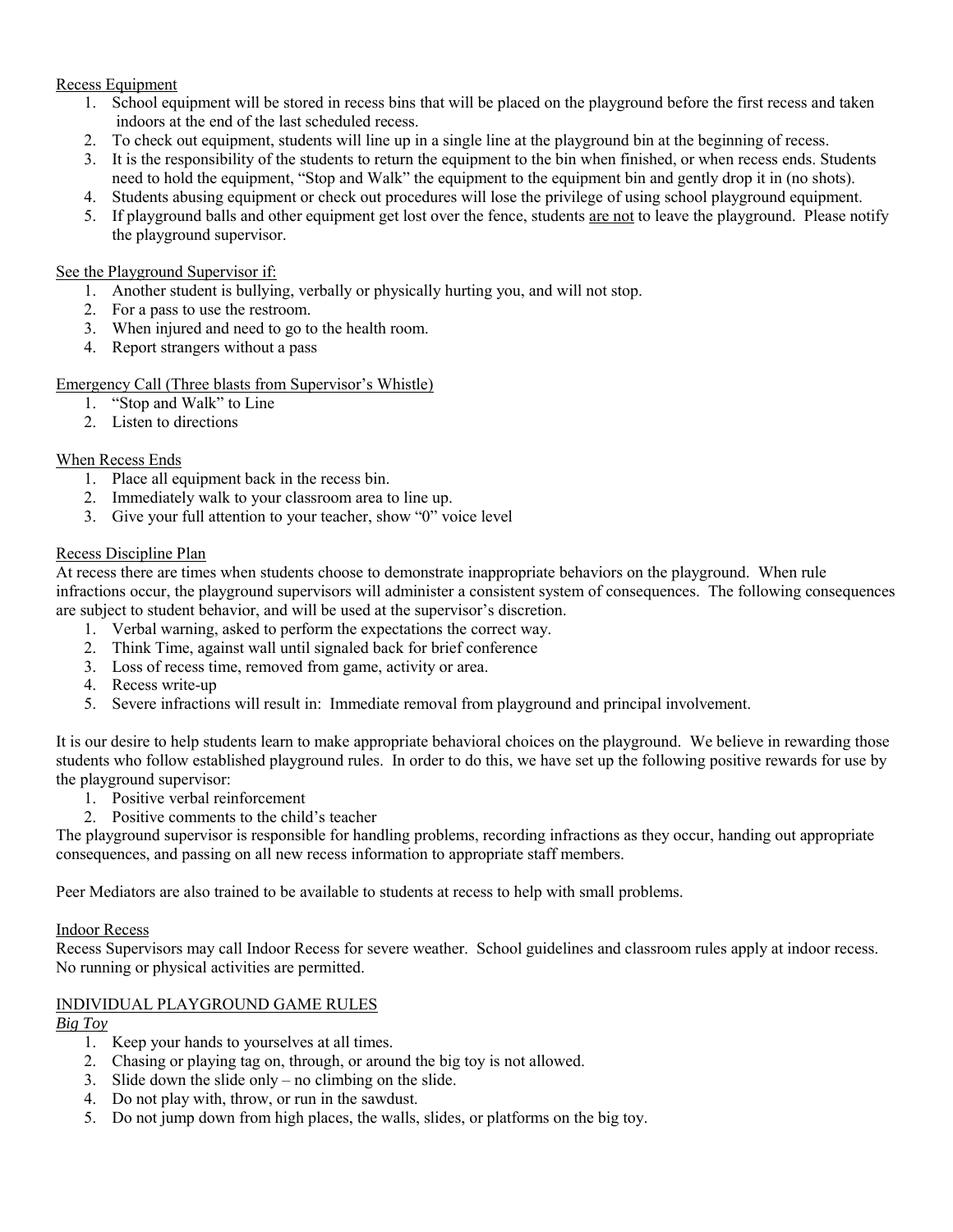- 6. Climbing walls are designed for climbing without:
	- a. Shoving, pushing, pulling, and grabbing, etc each other.
	- b. No physical contact with other climbers is allowed.
	- c. No standing or sitting on top of the wall.

## *Box Hockey*

- 1. Two players play at one time.
- 2. The opponents stand on opposite sides of the box (not the ends of the box).
- 3. The object of the game is to knock the puck through the hole at the end of the box.
- 4. To start, place the puck in the middle section of the hockey box. The players tap their sticks to the floor, and then their sticks before beginning play.
- 5. The player who knocks the puck through the hole of their opponent's end wins.
- 6. The winner stays for up to three games before rotating out.
- 7. Loss of turn.
	- a. Blocking a hole with hockey stick for more than 5 seconds.
	- b. Flipping the puck out of the box three times.
	- c. Stepping in or on the edge of the box.
	- d. Hands are below label on stick
- 8. Restart play with one tap.
	- a. Puck goes over divider.
	- b. Flip out first or second time.
- 9. Special calls:
	- a. Regular, singles, and chicken wings (stick turned so end of blade is used) may be used.
	- b. Chicken legs (playing with handle instead of blade) are not allowed.

## *Four Square*

- 1. Four players play at a time, with square "D" always being the first square when entering the game, and "A" being the last or desired square.
- 2. The goal is to make it to the "A" square and stay as long as possible.
- 3. All the serves take place from the "A" square, with the server bouncing the ball once, and then serving the ball underhand with both hands to any square. The server must serve the ball from behind the triangle on their square.
- 4. During a volley, the ball must always be struck underhand with one or two hands.
- 5. The ball cannot be caught or carried in any way for a return.
- 6. A player who faults goes to the end of the line, and all players move up one square depending upon which player faults.
- 7. Faults include:
	- a. Ball not bounced before it is volleyed
	- b. Ball is hit out of bounds
	- c. Holding the ball or hitting it overhand
	- d. Ball hits a player(player that is hit is out)
	- e. Ball landing on a line is a fault

## *Green Ball Game*

- 1. The game is played with two to ten players.
- 2. The game begins with one player throwing a small green wall ball against the wall.
- 3. Players try to catch the ball. If successful, a player throws the ball back against the wall. (The ball can bounce on the ground before catching).
- 4. The game continues until one of the following occur:
	- a. A player fumbles or drops the ball
	- b. A player misses the wall or the ball goes up/over the play shed roof.
- 5. When any of these exceptions occur, the player who is responsible for the mistake has to run as quickly as they can to the wall and touch it before the next player's throw of the ball hits the wall.
- 6. If the ball beats the fumbler/runner they are out. If the fumbler/player beats the ball throw they are safe and can continue playing the game.
- 7. When a player gets out they are to stand on the side, out of the game, until another student is gets out.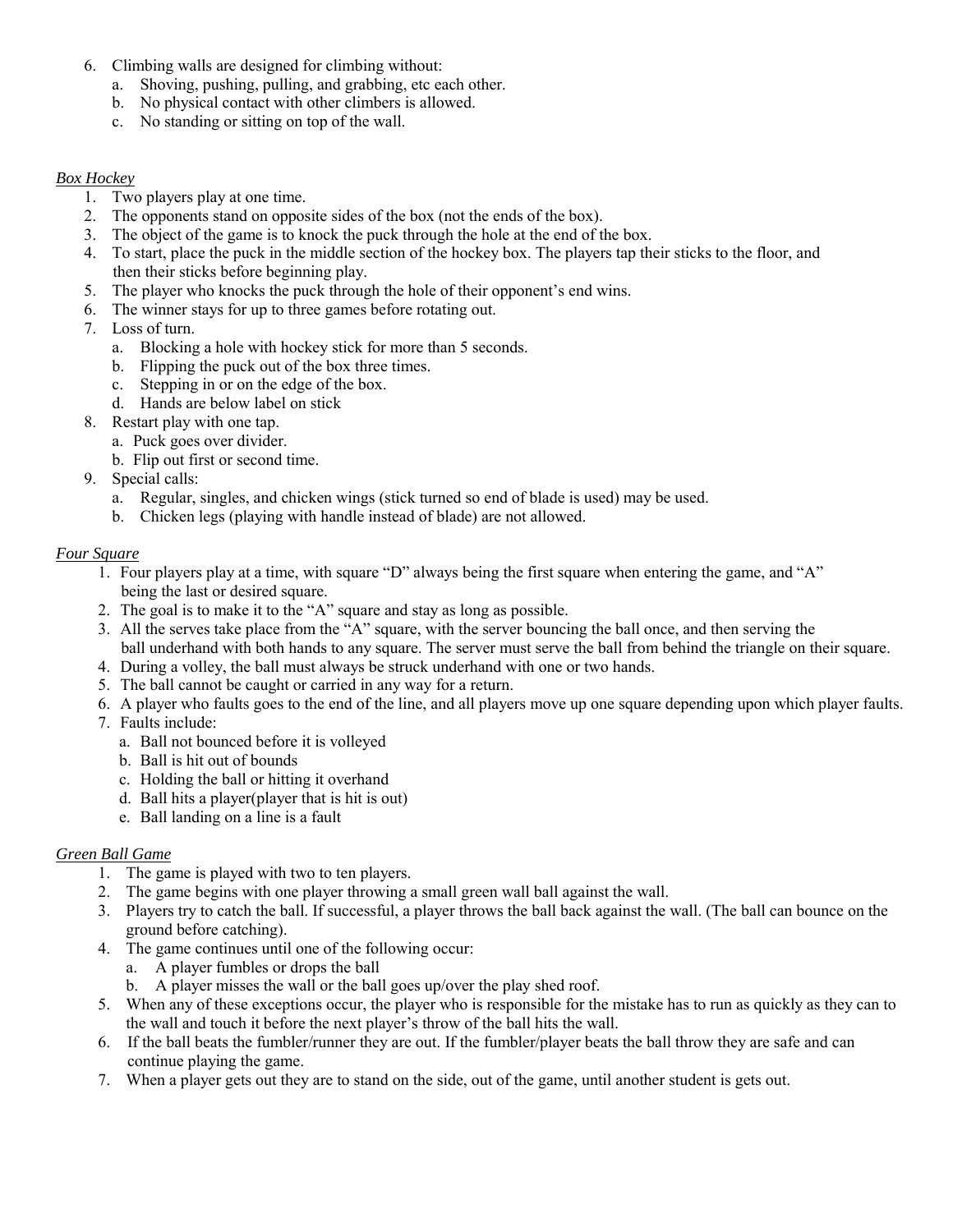## *Hop Scotch*

- 1. Begin by standing at "start", toss a bean bag into space 1.
- 2. Hop into #1 on one foot, hop into 2 and 3; landing with left foot in 2 and right foot in 3 at the same time. Hop into 4 with the same foot used in 1, hops into 5 and 6 as into 2 and 3, hop into 7 with one foot, hop into 8 and 9 with both feet at once as in 2 and 3, hop into 10 with one foot one foot in 4, two feet in 2 and 3.
- 3. While standing in 2 and 3, he picks up the puck from #1. Then hop into 1 on one foot and ends his journey by hopping across the line to where he started.
- 4. If successful, the person tosses the puck into #2 space and repeats the game. He/She continues the game, tossing into each space in turn. When a foul is committed they lose their turn and the next person gets a turn. The first player begins his next turn at the point where he last missed.
- 5. The person who first completes the entire routine including tossing the puck into #10 is the winner.
- 6. It is a foul if the child
	- a. Steps on a line
	- b. Tosses the puck into the wrong space. A puck which lands on a line is a foul.
	- c. Hops more than once in any space except #10 where extra hops are permitted.
	- d. Touches a hand or the other foot to the ground except where the where the rules permit. (The same foot must be used for all single space hops).

## *Pickle Ball*

- 1. Four players play on the court at a time.
- 2. The court is divided into four sections, and each player stands in separate sections.
- 3. To serve, the player bounces the ball once, then hits it underhand over the net.
- 4. The server must stand behind the server line when serving, and must hit the ball past the opposing team's serving line, or the serve results in a fault/point for opposing team.
- 5. A point is awarded to the team not committing a fault. Faults include the following:
	- a. Serve not landing in bounds past the opposing
	- b. Team serving line
	- c. Ball is hit out of bounds (lines are in bounds)
	- d. Hitting the ball into the net
	- e. More than one hit or bounce per side
	- f. Not hitting the ball
- 6. Each player is responsible for guarding their quarter of the court. The player that commits the fault loses their spot on the court to the next person in line.
- 7. Players slamming the paddle to the ground after losing a point will lose their pickle ball privileges.'
- 8. The team that wins the point serves the next point.

## *Tether Ball*

- 1. The game is played with two players, each in their designated lined area at the pole.
- 2. The server begins the game by tossing the ball in the air and striking it with their hand/forearm the direction of their choice.
- 3. The game continues as each player tries to hit the ball and make it tether around the pole.
- 4. The game is won when a player tethers, or when their opponent commits one of the following faults:
	- a. Hits the ball with any body part other than their hand or forearm
	- b. Catches or holds the ball during play
	- c. Touches the pole
	- d. Hits the rope with hands or forearm
	- e. Throws the ball
- 5 A player can win up to three games before rotating out.

## *Wall Ball*

- 1. The game begins with one player hitting the ball with part of their hand.
- 2. The ball must first hit the ground before hitting the wall.
- 3. Players alternate hitting the ball in this manner until one of the following ends the game when the ball:
	- a. Hits the wall before hitting the ground
	- b. Bounces more than once before hitting the wall
	- c. Is held or thrown, not hit
	- d. Hits the pocket of the wall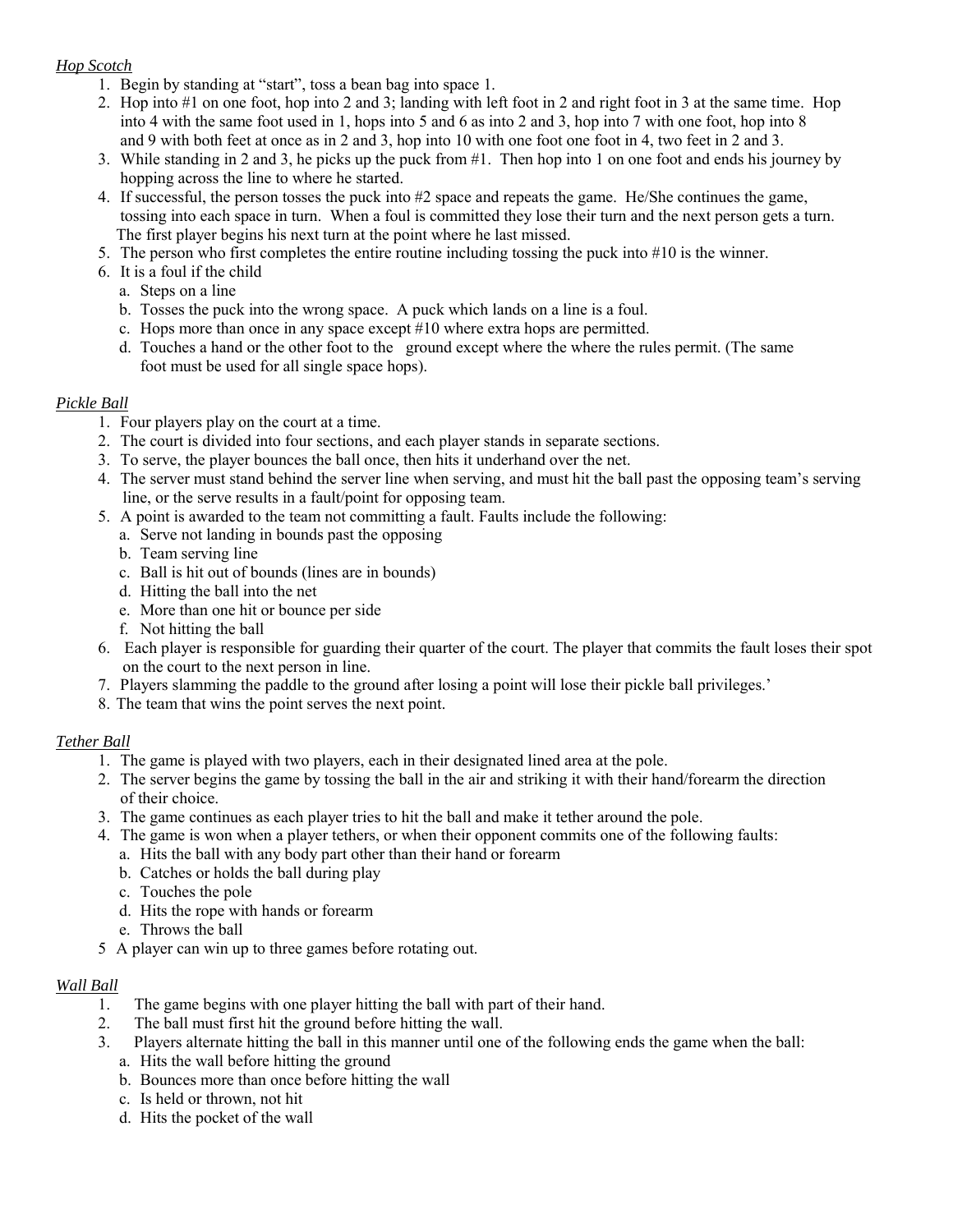- e. Misses the wall
- f. Lands outside the lined boundaries of the game
- 4. A player can win up to three games before rotating out.

\*\*NOTE: Do not use metal play equipment when outside temperature is freezing or below.

## *TEAM SPORTS/SPECIFIC RULES*

Playing team sports during recess such as basketball, soccer, kickball are allowed and encouraged providing the following guidelines are followed:

- 1. All students that want to participate will be given a spot on a team.
- 2. Teams are fair and chosen quickly.
- 3. Rough play will not be allowed, and will result in either player(s) losing their playing privilege, or the sport being discontinued for a specific time period.
- 4. No inappropriate language or immediate removal.
- 5. Final decisions on all rules will be made by playground supervisor on duty.
- 6. All players showing poor sportsmanship or who continue to question the calls, will be banned from playing.

## *Basketball (Half-court only)*

- 1. Teams are to be picked fairly, no more than 5 players to a team.
- 2. Games starts with one team taking the ball out of bounds at half court.
- 3. Everyone must play man-to-man defense. No zone defense is allowed.
- 4. There will be no "three in the key" called.
- 5. The ball is considered out-of-bounds and is awarded to the opposing team at the spot where it went out when the: a. Offensive team re-crosses the mid-court line.
	- b. Ball and/or a player goes outside the white line.
- 6. When a basket is made, the defensive team is awarded the ball at half court. There will be **no** "make it, take it"
- 7. When the defense team gains control of the ball (take away, foul, rebound, all out of bounds), they must bring it back to mid-court **before** shooting a basket.
- 8. Traveling and double dribbling will be enforced.
- 9. When a foul is committed, the opposing team (team not committing the foul) is awarded the ball at mid-court.
- 10. Fouls:
	- a. Pushing, grabbing, tripping any opposing player.
	- b. Slapping or touching an opposing player when trying to take the ball away.

## *Kickball*

- 1. Teams are to be picked fairly.
- 2. New players should join the team that has the least number of players.
- 3. There will be no all time outfielders.
- 4. Use only the school's equipment provided for kickball (4 bases, yellow playground ball).
- 5. The kicking team must remain lined up in kicking order behind the backstop. If a player moves inside the kicker's box before his/her turn to kick, the player gets an automatic out for his/her turn.
- 6. Students are not to climb on the backstop or stick their fingers through the wire mesh.
- 7. The person who is next in line to kick when 3 outs are made will become the next kicker when their team is up to kick. They will also become the next pitcher unless that person has already pitched. Then next inline pitches.
- 8. The pitcher needs to stand on the pitcher mount at all times.
- 9. When coming in to kick, each team must remain in their original kicking order with those who have not yet kicked in the front of the line. The pitcher should be the first kicker when his/her team is up again.
- 10. It is the student's responsible to know who they kick after.
- 11. After the ball is kicked, the kicker runs to first base (just as in softball). No substitute runners!
- 12. A team may have more than one runner on a base at a time. There may be up to 4 runners on a base at a time.
- 13. Three outs and the other team is up to kick. If the kicking team kicks completely through the kicking order, the other team is up to kick.
- 14. A player is out by:
	- a. Catching a fly ball.
	- b. Tagging the base with ball in hand before the runner gets there.
	- c. Throwing the ball to the pitcher before the runner(s) reach base. (A team can make more than one out this way!)
	- d. All fielders must stand behind the pitcher until the ball is kicked.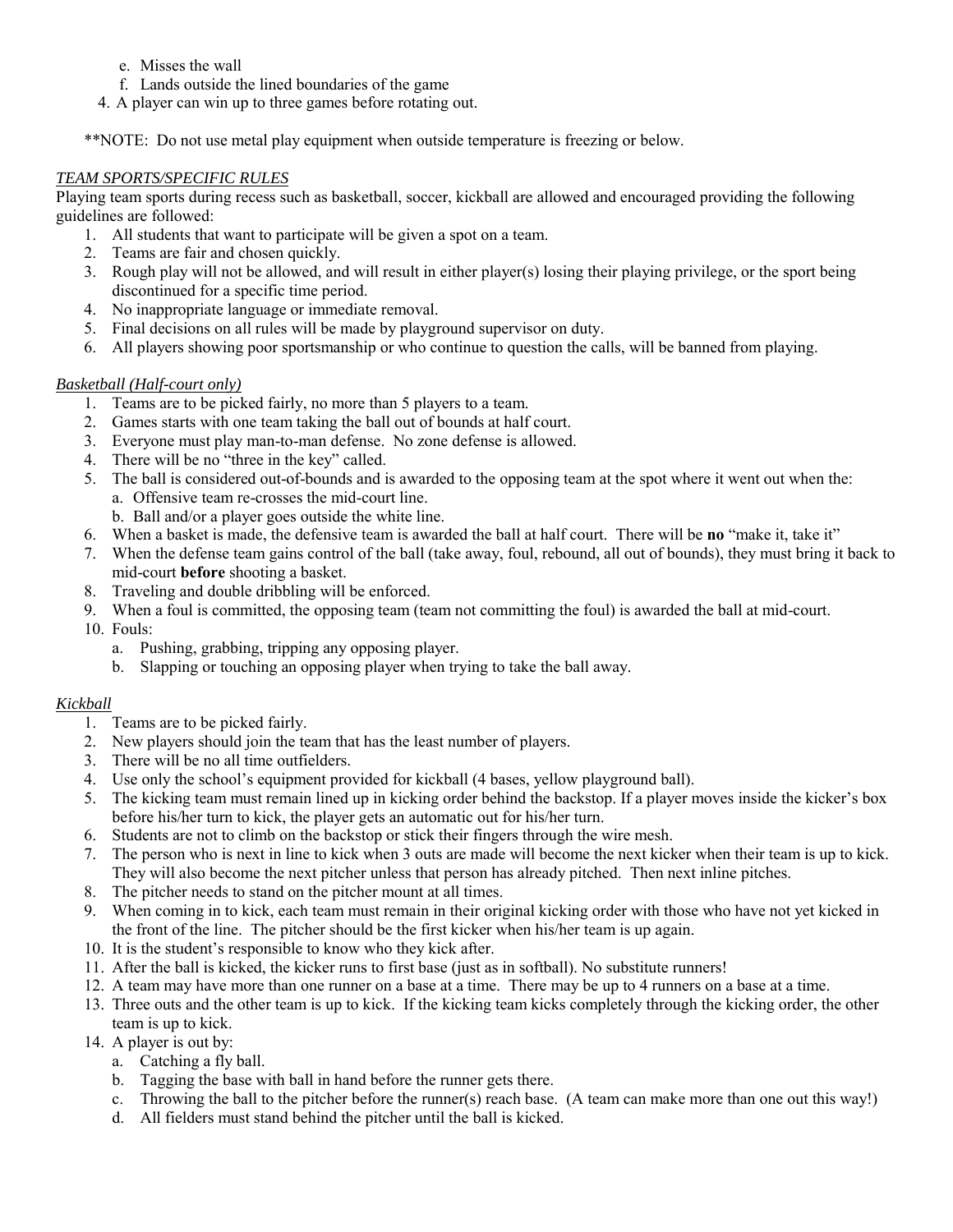- e. No Sliding No Stealing No Leading Off No Bunting.
- f. Final decisions on all rules will be made by playground supervisor on duty.
- g. All players showing poor sportsmanship or who continue to question the calls, will be banned from playing.

## *Soccer*

- 1. Students are responsible for organizing their own teams fairly. Students may not switch teams or directions during the game.
- 2. The playing field will be marked by orange cones or lines. Students are responsible for setting up the field at the beginning of recess.
- 3. One team starts the game with a kick-off in the center of the field. The kicking team must stand behind the kicker, until the ball is kicked. The opposing team must stand 5 feet away.
- 4. A kick-off will be taken after every goal. The team not scoring a goal will kick-off. Teams must change kickers every time a kick-off occurs.
- 5. If the ball goes out of bounds, the ball is awarded to the team it didn't touch when it went out. The players closest to the ball should throw with two hands above the head onto the field.
- 6. If the ball goes out of bounds behind the goal, the goalie kicks it back into play (punt or place-kick)

## **PARTIES/CELEBRATIONS**

Classroom parties/celebrations are held and organized by the classroom teacher and/or with the assistance of room helpers. If these traditional parties/celebrations are in conflict with your beliefs be sure to inform the teacher so an appropriate alternative can be arranged.

## **PICTURES**

Individual pictures are taken in the fall before the winter break. A classroom picture is taken in the spring. Both pictures are available for purchase on the day they are taken. Look for forms to be sent home.

## **PROBLEM SOLVING PROCEDURES**

There may be circumstances when parents have a problem or concern about their student's progress in school or a question about a school procedure. In such cases, it is helpful if parents know how to get the concern shared, the problem resolved, or the question answered. Arthur Jacobsen's Professional Staff wants to respond to students and parents in ways that are helpful. For parents to assist the school program we recommend that you get all the facts before drawing final conclusions about complaints or misunderstandings what children bring home. A call to the school or persons concerned can usually prevent serious misunderstandings.

Generally, it is recommended that the parents take the concern to the staff member closest to the topic involved. In cases of academic progress, the child's attitudes about school, assignments, class activities, classroom discipline etc., the teacher is the first person to contact. This can be accomplished by a phone call or a note sent to school. The teacher will then contact parents.

Other concerns may be directed to the principal. This is also the person to contact if parents and teachers are unable to solve a problem. Above all, it is important to contact the school promptly when there is a concern. We want to assist children and parents. Difficulties can often be resolved quickly and effectively when staff is notified and made aware of concerns. Please don't hesitate to ask for assistance.

## **REPORT CARD AND PROGRESS REPORTS**

To keep parents informed about their child's progress in school, report cards and given at conference time in November, then sent home in March and the end of the school year. Additionally, midterm progress reports are sent home mid-point of each grading period.

## **SAFETY**

## *Hallway (Inside and Outside)*

To ensure safety and a quiet environment for learning:

- 1. Students are to walk on all hard surfaces and if they run, they will be asked to "go back and walk" by all staff members.
- 2. Students are to walk through the hallway in class lines or lunch lines silently showing "0" voice level.
- 3. Students will walk directly to their destination.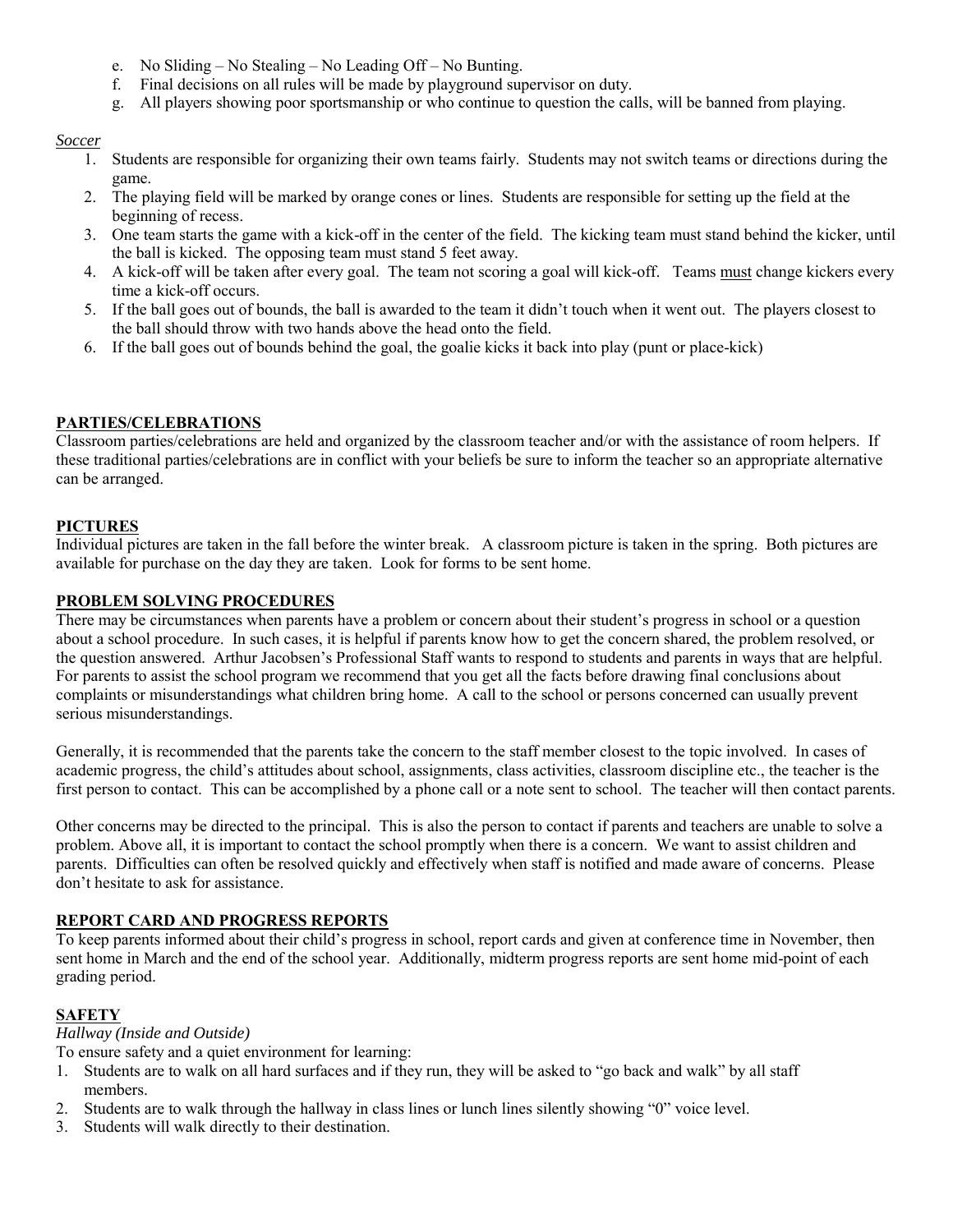- 4. Students must have a pass unless accompanied by an adult.
- 5. Teachers must supervise their classes as they go out to and return from recess.
- 6. Students without passes, or who are not moving directly to their destination, will be questioned by staff members and returned to class.

## *Stairway (Inside and Outside)*

To ensure safety and a quiet environment for learning:

- 1. Walk quietly on the stairs
- 2. Stay to the right
- 3. One step at a time
- 4. Keep one had on railing when possible

## *Library: Lunch/Recess*

To ensure an enjoyable stay in the library:

- 1. Teachers may send students with passes during open block times
- 2. Students must carry a pass from their teacher.
- 3. Students may read, work, or use media for academic or personnel needs.
- 4. Students are to keep a quiet, work , library atmosphere during their visit
- 5. The library will not be used for disciplinary purposes.

## *Bus*

To ensure safety and a smooth ride:

- 1. Teachers are to lead students to the buses and students will peel off as the reach their bus lines. Teachers will continue to take parent pick up students to that area.
- 2. Students are to walk on the sidewalk.
- 3. In the morning, students walk from the bus directly to their classroom line or breakfast line.
- 4. Students are expected to follow directions from the bus safety patrol.
- 5. Students are to follow bus safety rules.

## *Lunch*

To ensure efficient and prompt services:

- 1. An emergency lunch (on loan from PTSA) will be provided for those who forget their lunch or lose their money. The office and school personnel do not have funds for loaning lunch money.
- 2. Students will not be allowed to call for forgotten lunches or money.
- 3. Students need to wash hands before eating.
- 4. A grade level teacher will lead students to lunch and remain with the group. Other teachers monitor room.
- 5. While in the lunch line, students are to maintain hallway expectations.
- 6. Students will be courteous when handing money to the lunch person or inputting their student ID number.
- 7. All students are expected to say "please" and "thank you" to the lunch servers.
- 8. Lunches are to be eaten in classrooms only.
- 9. Students will be expected to use proper eating manners and clean up after themselves.

## **SCHOOL DISTRICT CALENDARS**

Auburn School District calendars are distributed to families at the beginning of each school year and to new families. Not only does this contain important school calendar dates but it also has other important district information.

## **SKATEBOARD/IN-LINE SKATING**

It is against Auburn School District rules for skateboards or rollerblades (including in-line skates) to be taken onto school property. Therefore, skateboards and rollerblades are not allowed at A J Elementary.

## **STUDENT RECOGNITION**

Students' efforts are recognized through such means as:

*From teachers* 

- 1. Positive verbal reinforcement given to students each day
- 2. Positive notes to parents
- 3. Positive phone calls to parents
- 4. Classroom based reward system for demonstration of academic and/or behavior success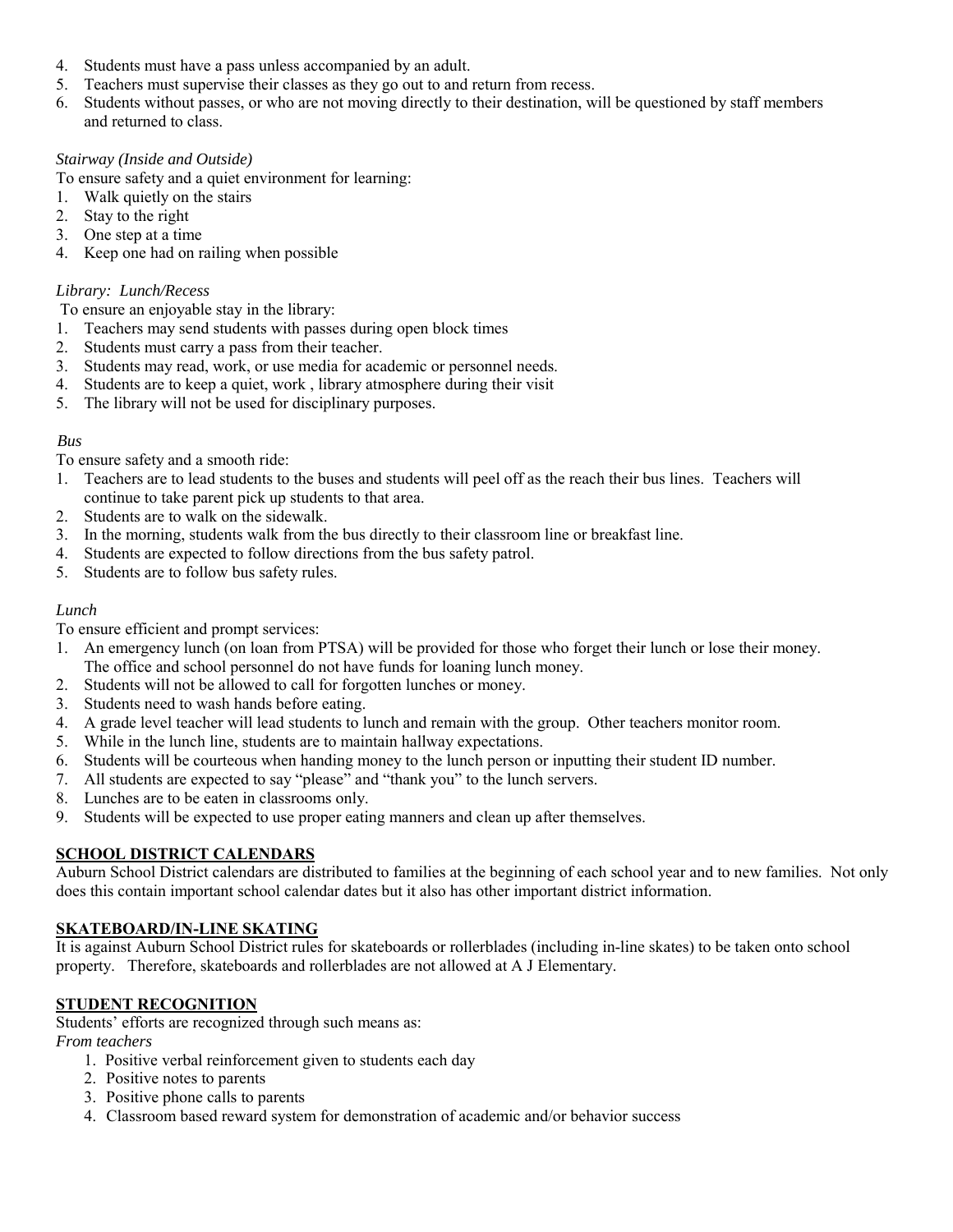## *Received as a class*

1. Special learning Celebration Activities

## *From Principal*

- 1. Principal's Wall of Excellence (recognizing quality work)
- 2. Special Award Recognition
- 3. Perfect Attendance, each trimester and year end.
- 4. Student of the Month

## *Program Guidelines*

## Student of the Month

Who can earn them?

- 1. All students who work hard to achieve them
- 2. Two students will be selected by their teacher each month

## How are they earned?

1. Students will work hard to develop the skills that the teacher is evaluating during the month. The teacher will choose the students who have demonstrated the skill of the month best.

How are they recognized?

- 1. Students will be recognized for their achievement in the following ways:
	- a) Certificate from principal
	- b) Publicly recognizing the students.
	- c) Names mentioned in Parent Newsletter

## *Principal's Wall of Excellence***:**

Every week a student from each classroom will be selected to share their quality work with the principal. Students will eat their lunch with the Principal in the conference room, share their quality work, and then hang their quality work up on the Principal's Wall of Excellence bulletin board located in the main hallway.

## *Perfect Attendance:*

Students who have perfect attendance, no tardies or absences for the trimester, will be recognized in the school news.

## *BUGS:*

**B**ring **U**p **G**rades, or BUGS is a program designed to provide recognition to students in grades three through five who raise their grades to an acceptable range, and maintain or continue to raise them from one grading period to the next. Recognition includes being placed on the school's BUGS Honor Roll and presented a certificate. Auburn Kiwanis of the Valley, a sponsoring club helps support the BUGS program at AJ. The club provides awards and establishes partnerships with local community businesses to secure support for the program. In the fall the first report card establishes the baseline. Students must then improve a full letter grade during the next grading periods in the core subject areas to receive this award.

## *National Honor Society*

The National Elementary Honor Society provides meaningful and authentic student recognition for outstanding elementary students. The new honor society at AJ is designed to recognize scholarship (*i.e*., academic excellence) and responsibility; to engage its members from the fourth and fifth grades in service to their school and community; and to provide leadership development for our younger students. We believe membership will strengthen the learning skills and lives of those students selected, bring resources to enhance the education of all students, and reinforce the culture of achievement in our elementary schools. Students must meet the academic requirement, display responsibility and leadership to be selected.

## *Student Council*

Our school has a very active student council, which plans special projects and makes suggestions for changes and improvement. Representatives are elected from each class in the fall. Students in grades 3 through 5 may be elected to serve as an officer. Elections are held in the fall. You will hear more about student council shortly after school begins.

## *Student Supplies*

Lists of classroom supplies are available for each grade level in the communication rack located in the main office, on the school's web page and will be available upon registration.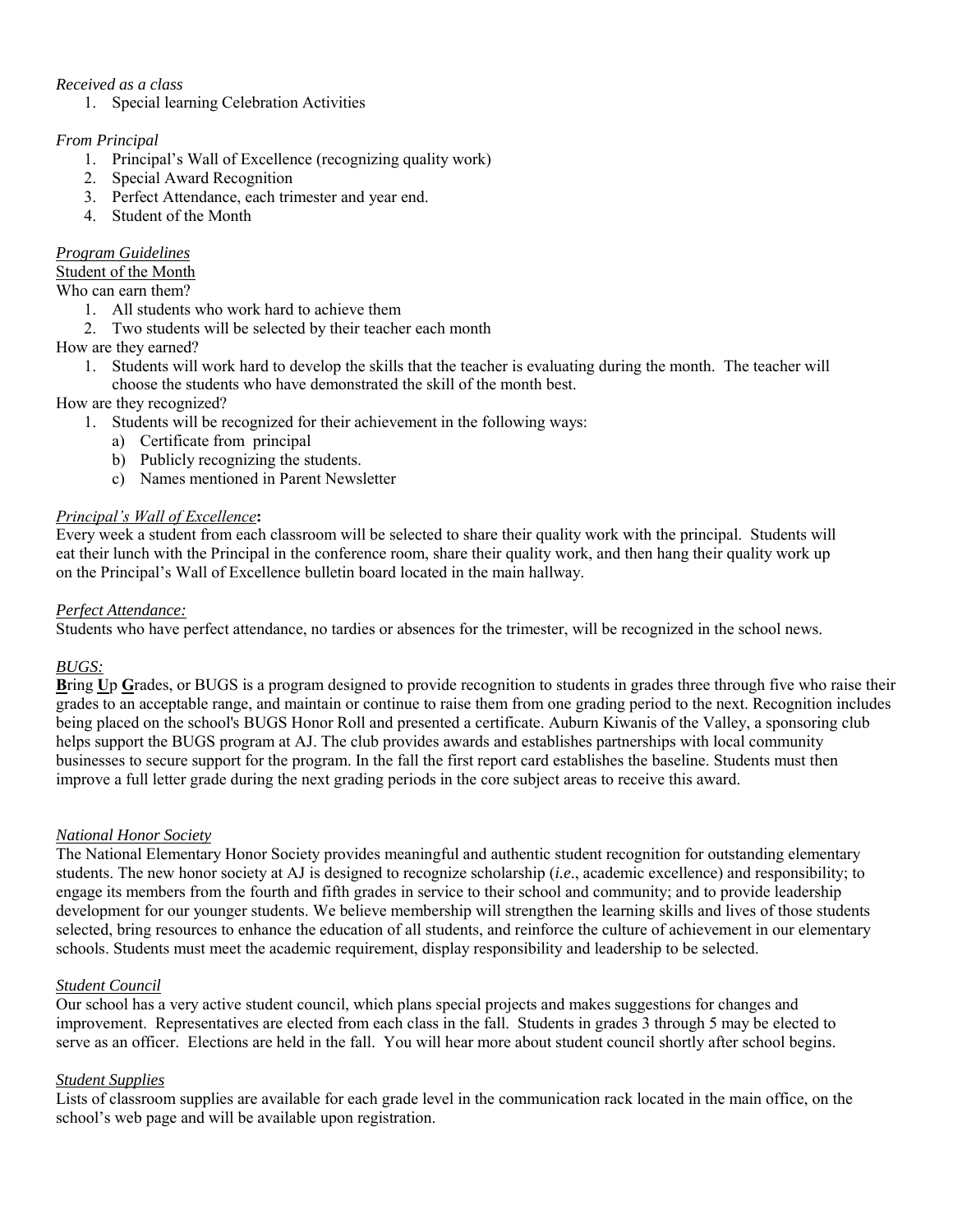### **TELEPHONE USE**

The school telephones are to be used only for school business. In case of an emergency or for reasons granted by the principal, secretary, or teacher, the student may use the phone. Students should make arrangements for after school social activities prior to coming to school

## **TEXTBOOKS AND RESPONSIBILITY OF SCHOOL PROPERTY**

Students are expected to take responsibility for the care of textbooks, library books, and other school property entrusted to them. Students are subject to fines for damage or loss. Report cards may be held until all outstanding fines are paid.

#### **UPDATE SCHOOL RECORDS**

Please notify the school office of any changes of your home or work phone numbers, address, emergency contact person or email address. This accurate emergency information data is kept on each child. It is imperative for the welfare of your child that the office has current and accurate information. We must be able to contact you or an alternate person in case your child becomes ill or is injured at school.

#### **VANDALISM**

Help us to protect our school. If you see or suspect vandalism at the school, please call the Auburn Police Department at (253) 931-3080.

#### **VISITING AND ASSISTING IN CLASSROOMS**

You are always welcome to visit your child's classroom. Before your visit, notify the teacher a day ahead for an appropriate time frame to visit. Be sure to stop first at the office to sign in and get a Visitor's Pass upon arrival. During the visit, remain as unobtrusive as possible. Do not try to talk with the teacher during class time. This may be done at a follow-up conference or by a phone call.

Students are not allowed not to bring friends or relatives to school.

#### **VOLUNTEERS**

We encourage parents, community citizens, high school students and other to assist teachers or other staff members by becoming volunteers. Your talents and skills are needed, not only to tutor students, but to enrich their experiences as well. Volunteer your time for any idea you have. We need your input. There are some programs in place that could use parent volunteers, and some programs that need to be started. If there are any suggestions as to how the school could be made better, come and share those ideas. Please contact your child's classroom teacher to volunteer in the class and the principal and/or the PTSA Volunteer Coordinator if you wish to volunteer in the school.

To get a start at volunteering your services and time in the classroom, to attend field trips, and to serve students in all capacities, please request and complete the required Washington State Background Check and return it to the school office. Before you volunteer in the classroom, please read the Arthur Jacobsen Volunteer Handbook available in the office. You will be name badge once your Washington State Background check has been returned.

#### **VOTER REGISTRATION**

Citizens eighteen years old and older are eligible to vote in primary and general elections. Voter registration forms are available in each Auburn School and at the local library. Complete your form and turn into the office and we will be glad to mail it for you.

#### **WALKING TO AND FROM SCHOOL**

Only students living in areas without school bus service to AJ are permitted to walk to and from school. Walkers are expected to know and use safe walking routes. Students should walk in pairs or in groups for safety. A "Safe Walking Route" letter and walking map will be sent to families at the close of the school year, included in the opening of school information and to new students at registration. These routes will be reviewed annually. If you have not received this letter and have students who walk, please contact the office.

Kindergarteners,  $1^{st}$  -5<sup>th</sup> who walk to school should not arrive before 8:55. Students are expected to obey the school patrol members and/or patrol supervisors. Parent volunteers or assigned Arthur Jacobsen professional staff drop off/pick up areas and school bus area.